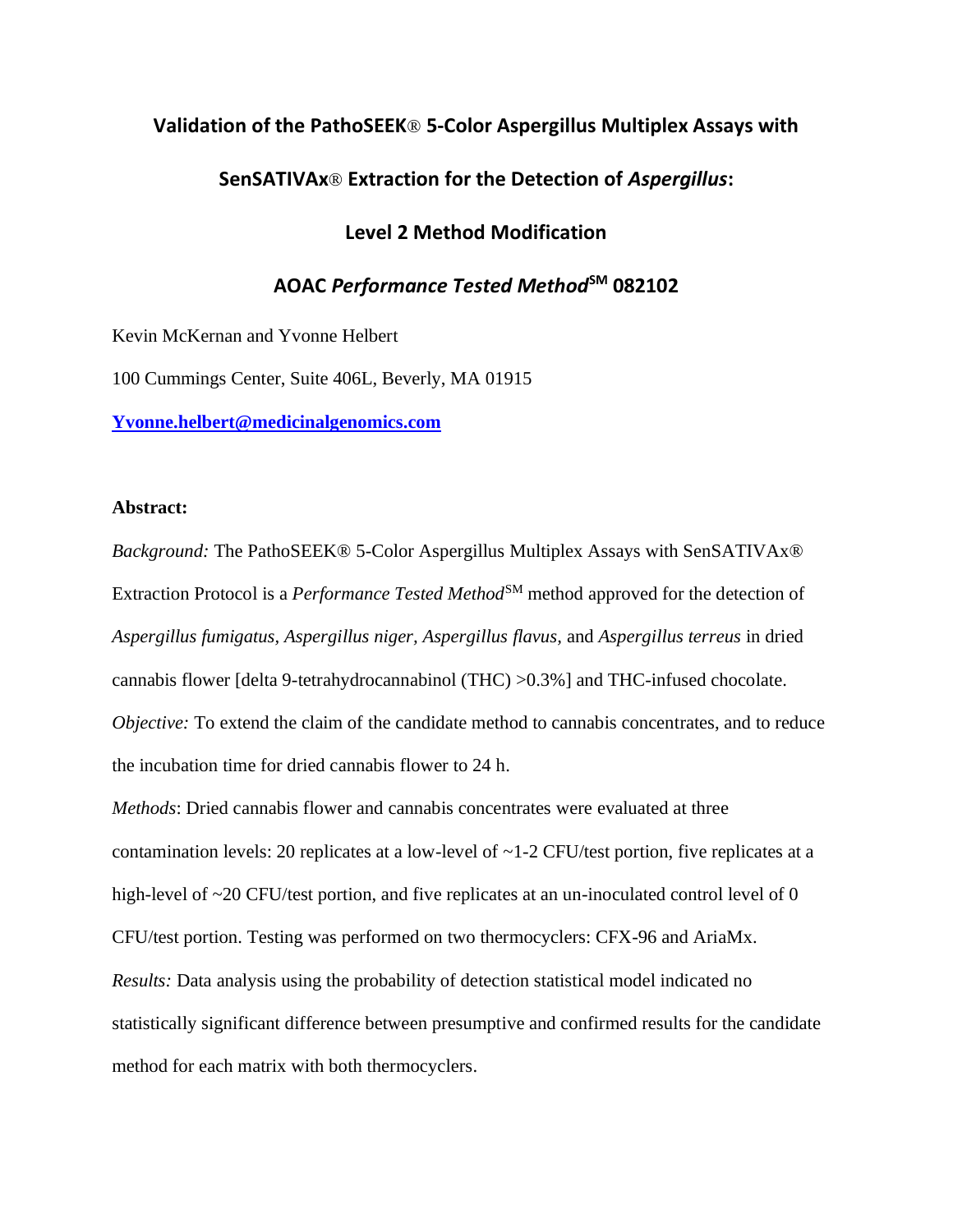*Conclusion*: The PathoSEEK 5-Color Aspergillus Multiplex Assays with SenSATIVAx Extraction Protocol provides the cannabis industry a validated multiplex qPCR assay for the detection of *A. fumigatus, A. niger, A. flavus,* and *A. terreus* in a wide range of cannabis matrices including dried cannabis flower (>0.3% THC), THC-infused chocolate and cannabis concentrates.

*Highlights*: The PathoSEEK 5-Color Aspergillus Multiplex with SenSATIVAx Extraction Protocols can simultaneously detect 4 species of *Aspergillus* after 24 h of primary enrichment.

### **General Information**

Aspergillosis is a common term used to describe infections caused by over 40 different species of *Aspergillus*. *Aspergillus fumigatus* is the leading cause of cases of aspergillosis followed by *Aspergillus flavus* and *Aspergillus niger*. A fourth species, *Aspergillus terreus,*  while less commonly found, has the highest mortality rate of all *Aspergillus* spp. (1). Recent research has confirmed the prevalence of *Aspergillus* in cannabis markets from several states (2). In the cannabis industry, several states require that dried cannabis flower and infused product be evaluated for the presence of these *Aspergillus* species (2).

#### **Principle of the Method**

The PathoSEEK Microbial Safety Testing Platform utilizes a novel, contamination-free, PCR-based assay and provides an internal plant DNA control for every reaction. It is a simple two-step protocol (DNA extraction followed by RT-PCR analysis) which is flexible and automation compatible.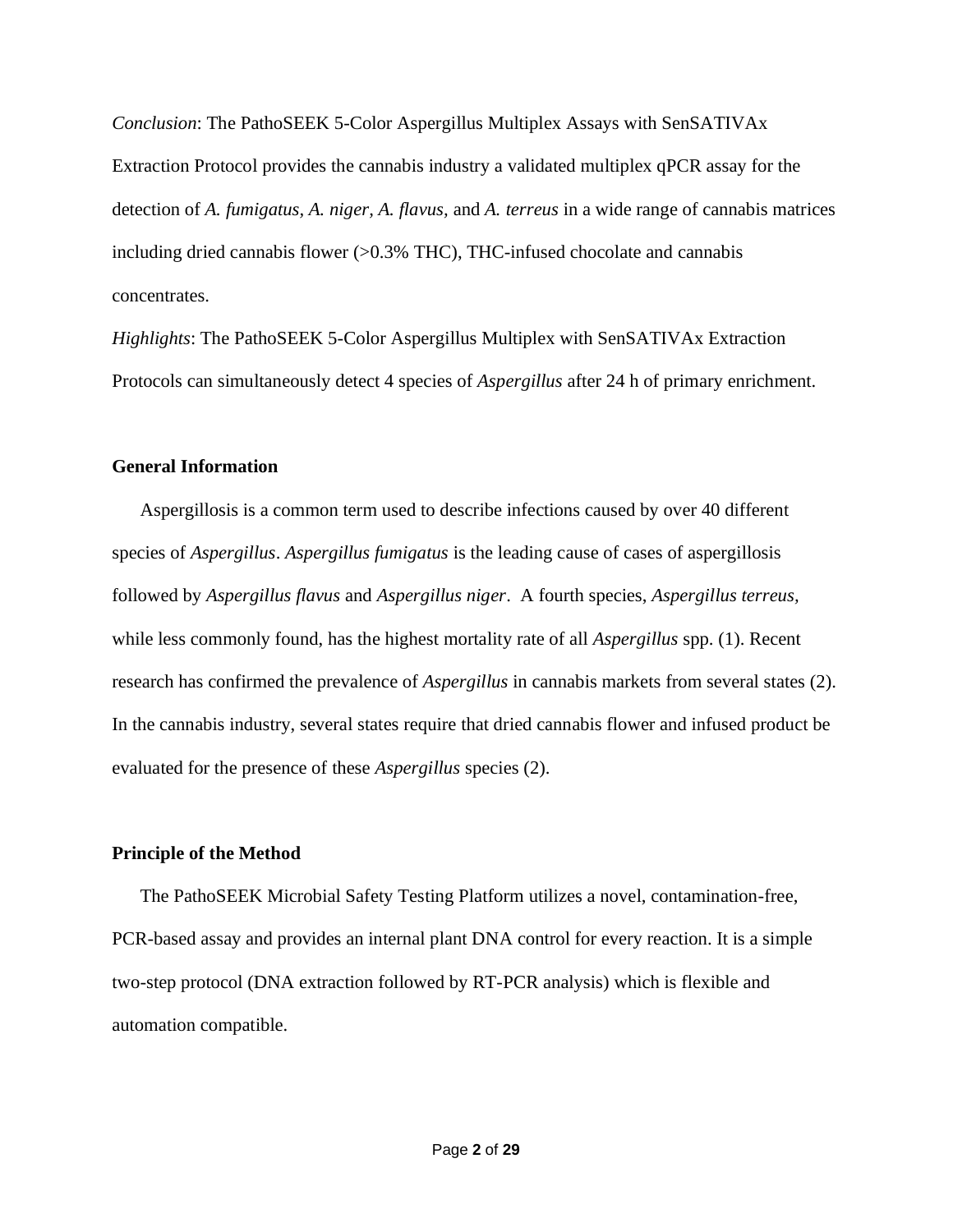The PathoSEEK 5 – Color Aspergillus Multiplex microbial detection assays use a multiplexing strategy with an internal plant DNA reaction control to ensure accurate detection of 4 species of *Aspergillus* as well as cannabis DNA in every reaction. Unlike other techniques, this multiplexing strategy verifies the performance of the assay when detecting pathogens, resulting in the minimization of false negative results due to reaction set-up errors or failing experimental conditions.

The PathoSEEK process includes real-time quantitative PCR assays using a multiplex system of primers to detect potential pathogens within the plant, extract or MIP (Marijuana Infused Product) sample. Below is a simplified depiction of the qPCR assays. The forward and reverse primers have universal primer tails to enable potential Next Generation Sequencing of resulting products.

Two multiplex assays are available for use, dependent on the thermocycler used for analysis. The PathoSEEK 5 – Color Aspergillus Multiplex Assay for use on the AriaMx Real-Time PCR Thermocycler (Agilent) uses the ATTO 425 Fluorophore for detection of the *Aspergillus terreus*, while the PathoSEEK 5- Color Aspergillus Multiplex Assay for use on the CFX-96 (Bio-Rad) uses the Cy5.5 Fluorophore for the detection of *Aspergillus terreus*. Fluorophores for the three additional Aspergillus species are consistent between the two thermocyclers. Both PCR assays will be validated in the study.

SenSATIVAx is a proprietary DNA isolation process that uses magnetic particles to isolate and purify both plant and microbial DNA from a raw, homogenized plant sample. The SenSATIVAx approach is designed for ease of use and minimal requirement of laboratory equipment. Large centrifuges have been replaced with lightweight minicentrifuges, magnetic particles, and magnets. The use of magnetic particles affords 8 or 96 tip automation, enabling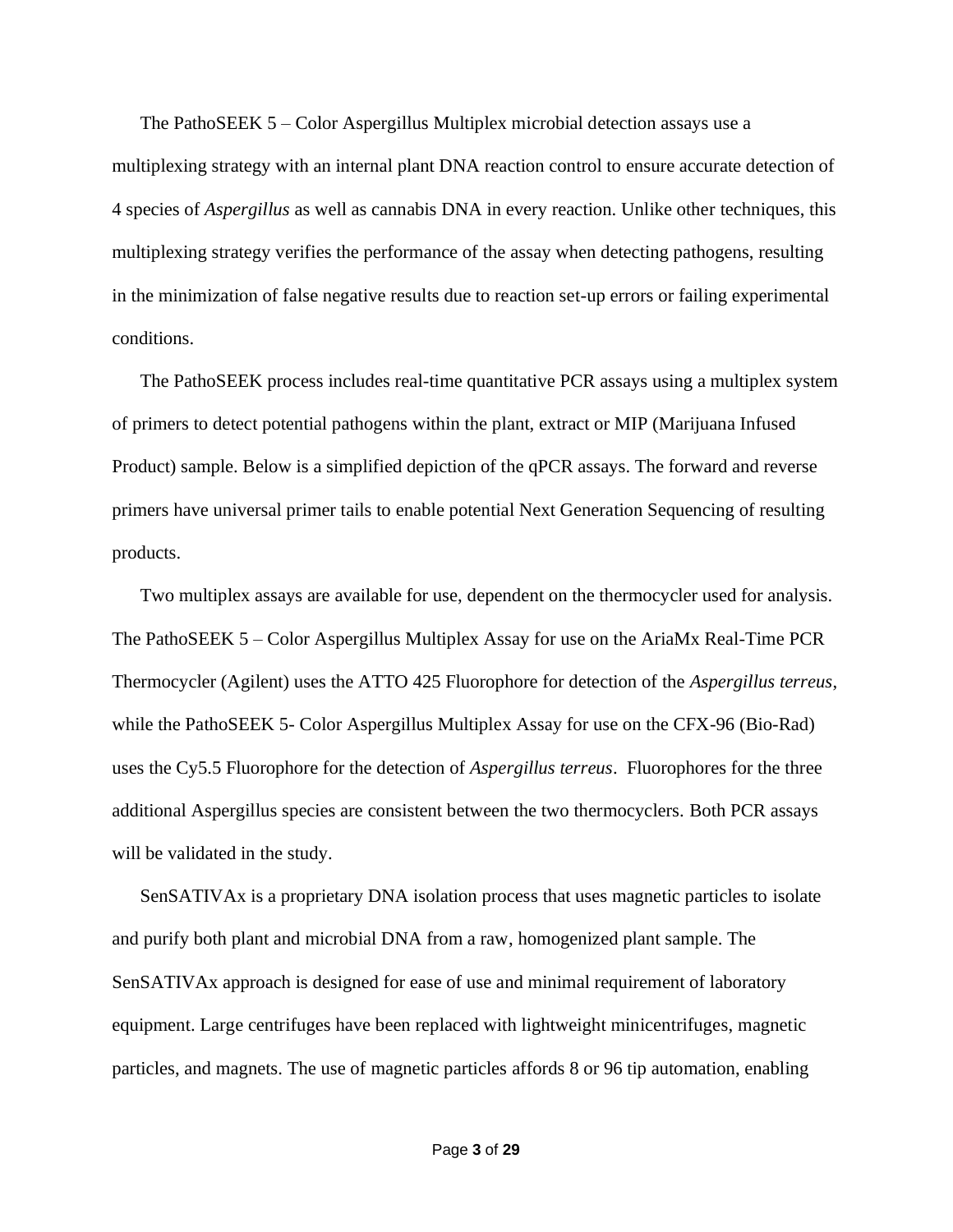both minimal entry costs and high throughput applications. DNA can be isolated from a single sample or a large batch in under 1 hour. Hands-on time is less than 45 minutes.

### **Scope of Methods**

**(a)** *Target organisms.*—*Aspergillus flavus, A. fumigatus, A. niger* and *A. terreus*.

**(b)** *Matrixes.*—Dried cannabis flower (delta 9-tetrahydrocannabinol >0.3%;10 g), cannabis concentrate (5 g) and THC-infused chocolate bars (25 g).

**(c)** *Summary of Validated Performance Claims.*—The PathoSEEK 5-Color Aspergillus Multiplex Assays with SenSATIVAx® Extraction Protocols met the requirements of the *Standard Method Performance Requirement* (SMPR) *for Detection of Aspergillus in Cannabis and Cannabis Products* 2019.001 (3) and AOAC Appendix J: AOAC INTERNATIONAL Methods Committee Guidelines for Validation of Microbiological Methods for Food and Environmental Surfaces (4).

### **Definitions**

**(a)** *Probability of Detection*.—Probability of Detection (POD) is the proportion of positive analytical outcomes for a qualitative method for a given matrix at a given analyte level or concentration. POD is concentration dependent. There are several POD measures that can be calculated, e.g.,  $POD_{CP}$  (candidate method presumptive result POD) and  $POD_{CC}$  (candidate method confirmation result POD) and dPODCP, the difference between the two POD values.

**(b)** *qPCR*.—Quantitative polymerase chain reaction (qPCR) is a technology used for measuring the amplification of DNA during the PCR process.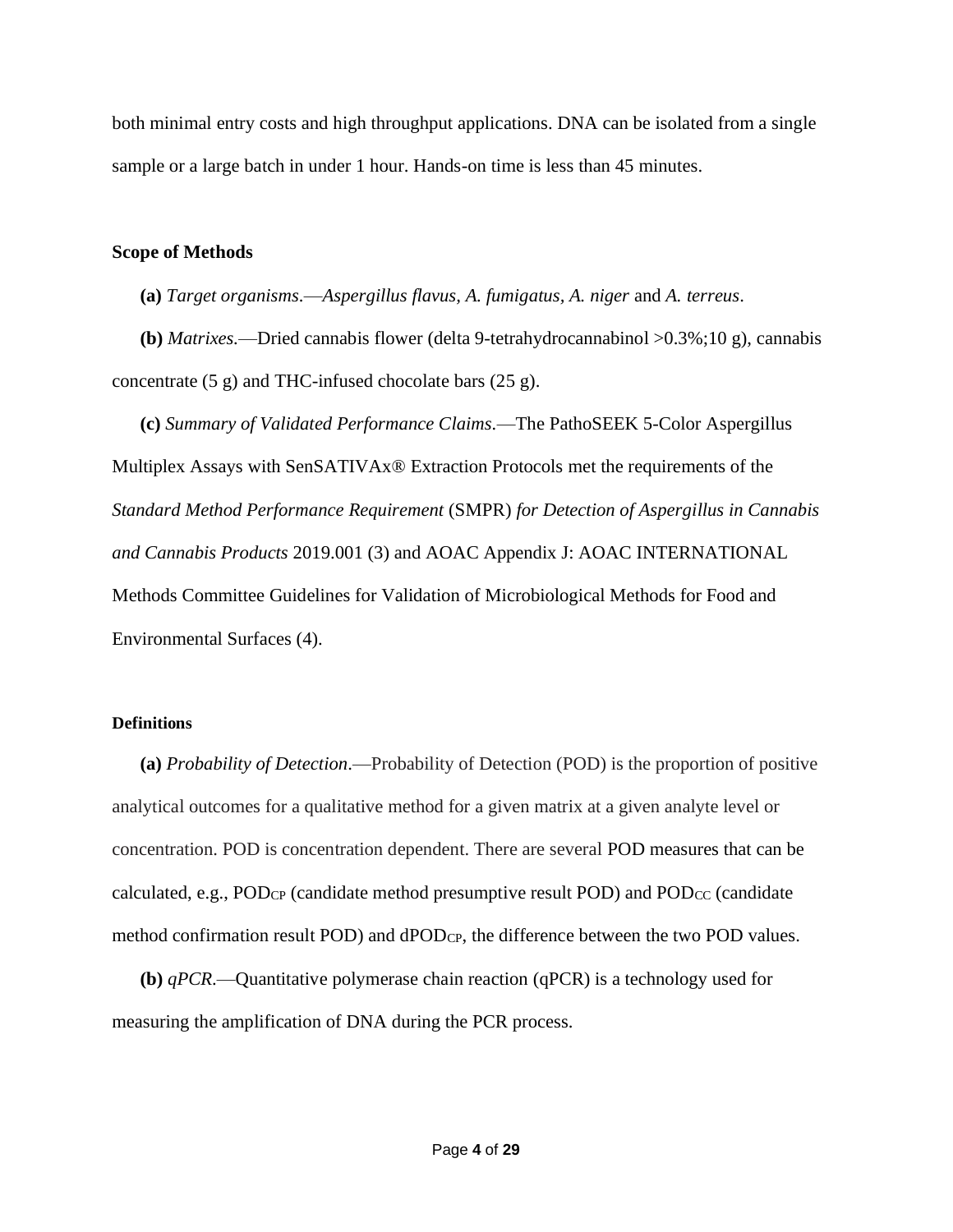### **Materials and Methods**

*Test Kit Name:* PathoSEEK 5-Color Aspergillus Multiplex Assay with SenSATIVAx Extraction Protocol

*Test Kit Components*

- **(a)** *PathoSEEK 5-Color* Aspergillus Multiplex Assay for (AriaMX).—P/N 420148.
- **(b)** *PathoSEEK 5-Color* Aspergillus Multiplex Assay for (CFX96).—P/N 420147.
- **(c)** *SenSATIVAx Flower/Leaf DNA Extraction Kit*.—P/N 420001.
- **(d)** *SenSATIVAx MIP/Extract DNA Extraction Kit*.—P/N 420004.
- **(e)** *PathoSEEK Aspergillus Multiplex Positive Control.—*P/N 420330.
- **(f)** *Medicinal Genomics qPCR Master Kit v3.—*P/N 420201.

*Supplies, Reagents, and Equipment*

**(a)** *Agilent AriaMx Real-Time PCR System G8830A Option 010.*―Containing the following Optical Channels: FAM, ROX, HEX, Cy5 and ATTO 425.

- *(1) Agilent HP Notebook PC option 650.*
- *(2) 96 Well Optical qPCR plate.*― Agilent #401490 or Fisher Scientific #AB2396.
- *(3) Adhesive optical seal for qPCR plates.*― Agilent #401492; USA Scientific

TempPlate RT Optical Film #2978-2100.

*(4) Optical Strip Caps.*―Agilent #401425.

*Note: If using adhesive seals instead of strip caps, use Applied Biosystems MicroAmp Optical Film Compression Pad, Fisher Scientific, #43-126-39 to prevent evaporation and cross contamination between wells.*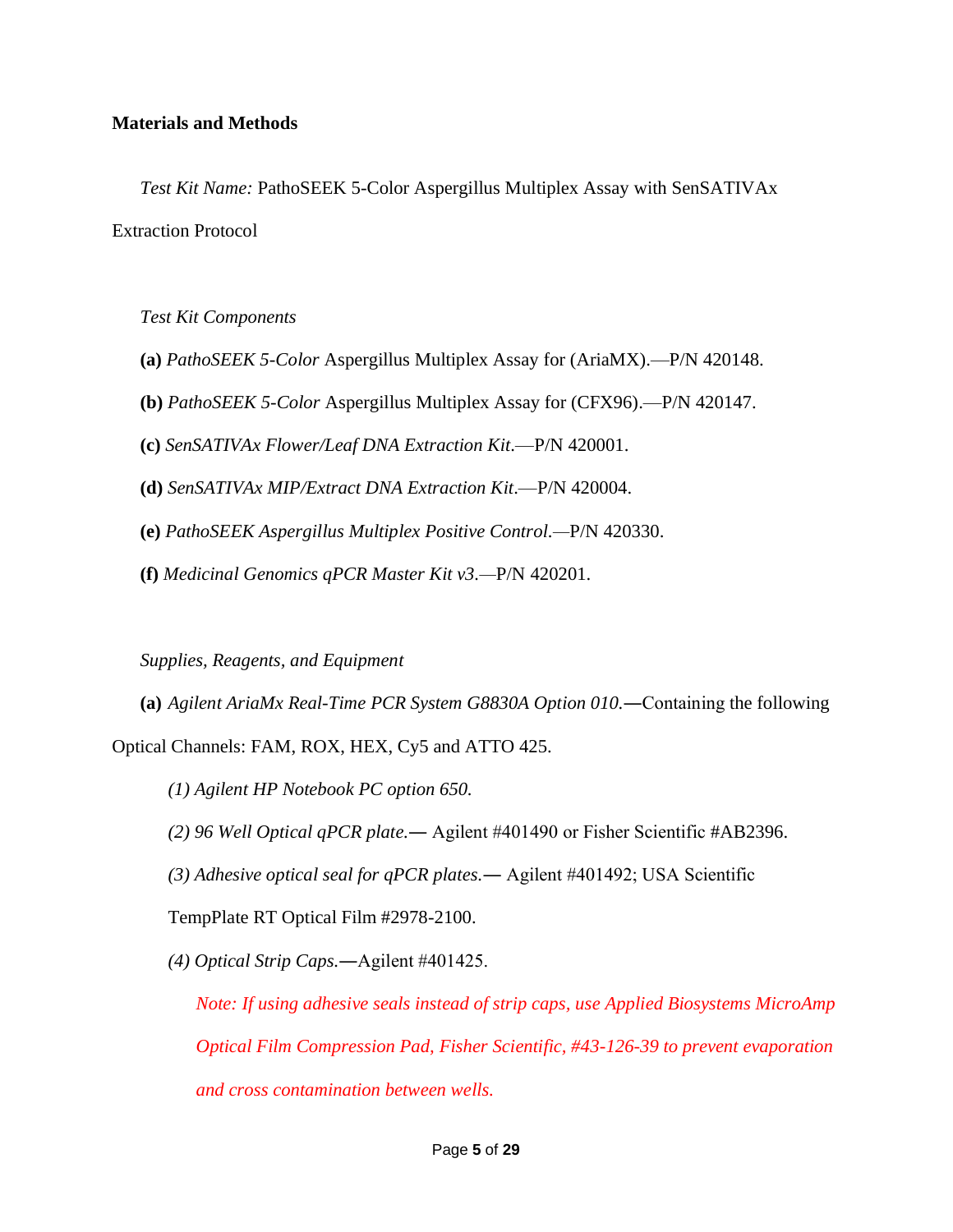**(b)** *Bio-Rad CFX96 Touch™ Real-Time System.*

- *(1) Bio-Rad Personal PC.*
- *(2) 96 Well Optical qPCR plate.*― Bio-Rad #HSP-96601 or Fisher Scientific #AB2396
- *(3) Adhesive optical seal for qPCR plates.*― Bio-Rad #MSB-1001; USA Scientific

TempPlate RT Optical Film #2978-2100.

- **(c)** *Adjustable, variable volume pipettes (single or multichannel).*―P10, P20, P50, P200 P300 and P1000.
- **(d)** *Adjustable, variable volume filter pipettes tips.*―For P10, P20, P50, P200, P300 and P1000.
- **(e)** *Crushed ice.*
- **(f)** *96 Well PCR Cryogenic Rack.*―VWR #89004-570.
- **(g)** *1.5 µL Tube Benchtop Cryogenic Rack.*― VWR #89004-558 or equivalent.
- **(h)** *Freezer.*―Capable of maintaining -20°C.
- **(i)** *Table Top Mini Plate Centrifuge.*―Fisher Scientific #14-100-143 or equivalent.
- **(j)** *Table Top Mini Centrifuge.*―VWR #10067-588, #2631-0006 or equivalent.
- **(k)** *Vortex-Genie Pulse.*―Scientific Industries, SKU: SI-0236 or equivalent.
- **(l)** *High Speed centrifuge.*― to accommodate 1.5mL tubes such as Eppendorf model 5414R

or similar with ability to spin up to speeds of 15,000 rcf

- **(m)** *Filter Bags.*―Whirl Pak #B01385WA
- **(n)** *Beaker or Solo Cup.* (optional)
- **(o)** *Tryptic Soy Broth.*―MGC P/N 420205. Store at 2-8°C.
- **(p)** *1.5 mL Eppendorf Tubes.*
- **(q)** *15 mL or 50 mL conical tubes.*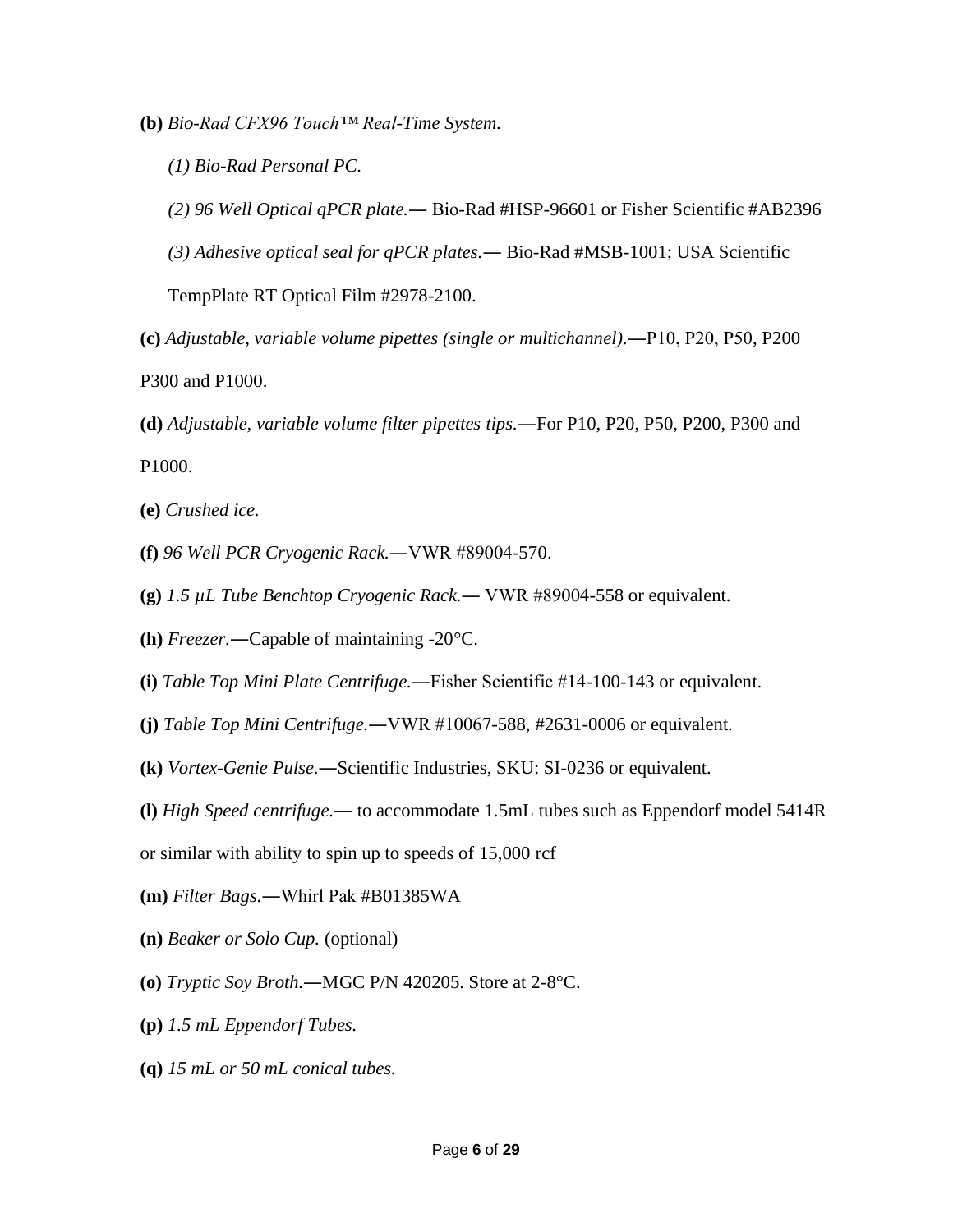- **(r)** *96 Well Plate Magnet*―MGC P/N 420202
- **(s)** *96 Well Extraction Plate.*― Perkin Elmer P/N 6008290
- **(t)** *Eppendorf Tube Rack.*
- **(u)** *Scientific Scale*―Capable of measuring to milligram.
- **(v)** *Refrigerator*―Capable of maintaining 2–8°C.
- (w) *Incubator.*—Capable of maintaining  $37 \pm 2$ °C, VWR #97025-630 or equivalent.
- **(x)** *25mL Serological Pipette*―VWR 89130-890 or 89130-900 or equivalent.
- **(y)** *10% bleach*.
- **(z)** *70% Ethanol*.― MGC P/N 420030

#### *Safety Precautions*

**(a)** *Aspergillus* spp. includes many species, about 40 of which have been implicated in human or animal infections. Aspergillosis is a common term used to describe infections caused by different species of *Aspergillus*. Most cases of aspergillosis are caused by *A. fumigatus*, with *A. flavus* and *A. niger* being the second most common pathogenic *Aspergillus* spp. worldwide. Diseases caused by *Aspergillus* spp. include clinical allergies (allergic bronchopulmonary aspergillosis, rhinitis, Farmer's lung), superficial and local infections (cutaneous infections, otomycosis, tracheobronchitis), infections associated with damaged tissue (aspergilloma, osteomyelitis), and invasive pulmonary and extrapulmonary infections. Invasive infections due to *Aspergillus* spp. occur mainly in immunocompromised individuals and are the most severe forms of infections caused by *Aspergillus* spp (1).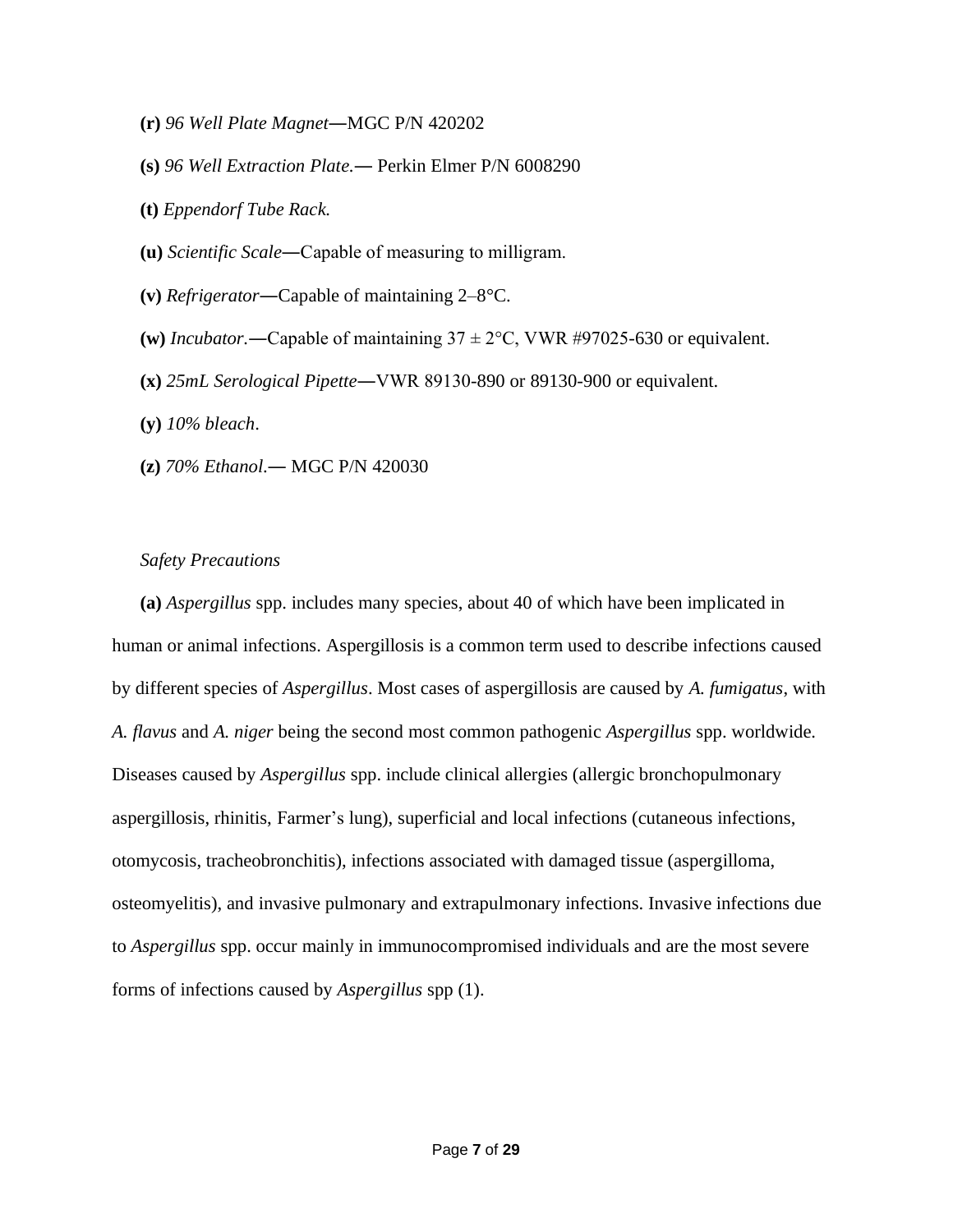**(b)** Assay users should observe standard microbiological practices and safety precautions when performing this assay. Wear protective gloves, lab coats, eye/face protection as indicated by your quality system.

**(c)** It is the responsibility of each laboratory to handle waste and effluents processed according to their nature and degree of hazardness and to treat and dispose of them in accordance with applicable local, state, and federal regulations.

**(d)** Hazard Statement: Chloroform

*(1)* Harmful if inhaled or swallowed.

*(2)* Do not breathe vapor or mist. Do not ingest. Avoid contact with eyes, skin and clothing. Use only with adequate ventilation, which may require a chemical fume hood. *(3)* Keep container tightly closed and sealed until ready for use. Wash thoroughly after handling.

*(4)* Please refer to the Safety Data Sheet (SDS) for more information and proper disposal

### **(e)** Hazard Statement: 70% Ethanol

- *(1)* Highly flammable liquid and vapor May cause respiratory irritation
- *(2)* May cause drowsiness or dizziness Causes damage to organs
- *(3)* May cause damage to organs through prolonged or repeated exposure
- *(4)* Please refer to the Safety Data Sheet (SDS) for more information and proper disposal

#### *Sample Preparation*

**(a)** Aliquot the Tryptic Soy Broth (TSB) into 15 mL or 50 mL conical vials. For the 15 mL conical vials, ~34 vials will be needed. For 50 mL conical vials, 10 conical vials will be needed.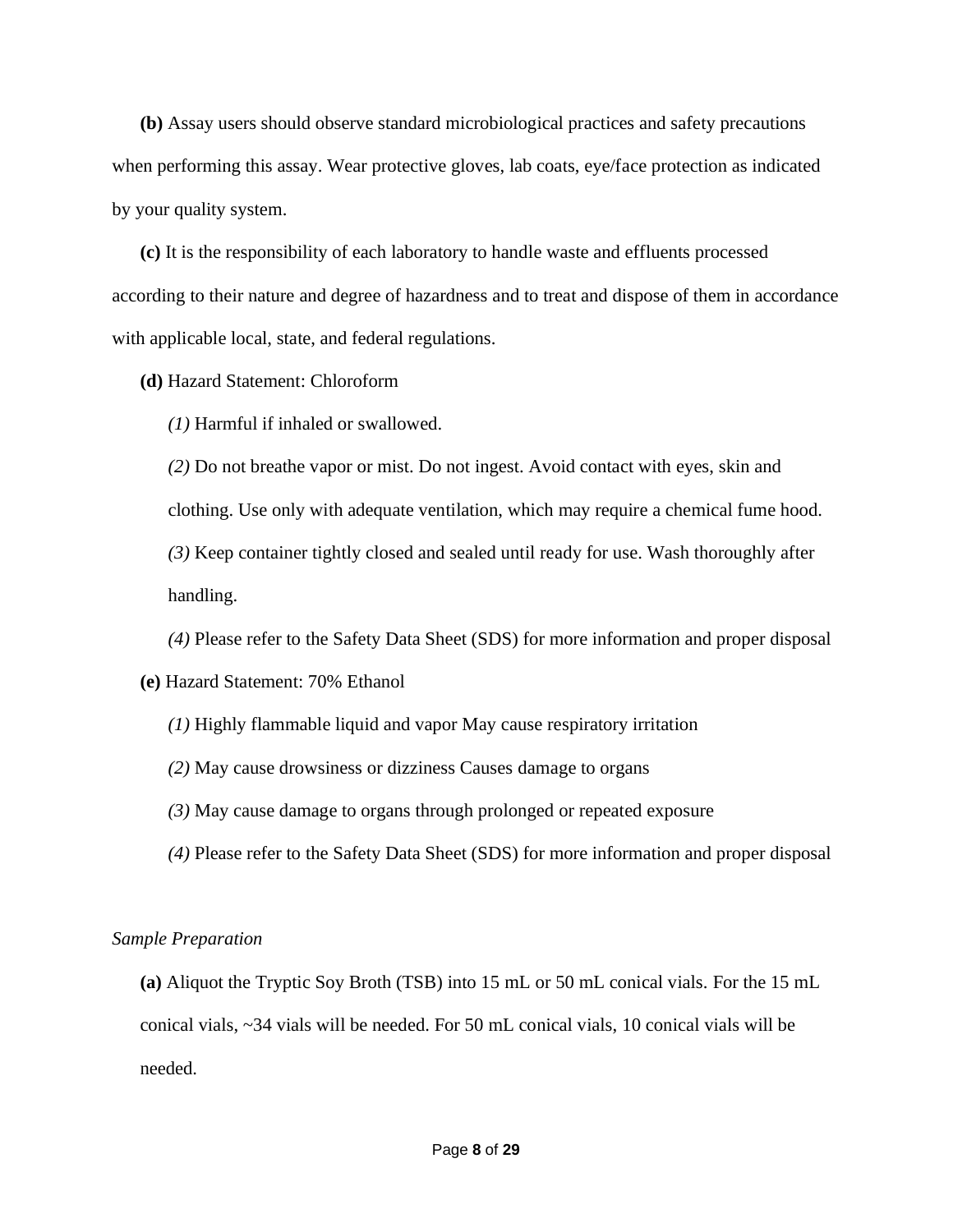*Note: TSB is a very good growth medium for microbes. It is best to pour the approximate amount of TSB into another sterile tube or container as to not contaminate the whole bottle. Return it to the 2-8°C refrigerator immediately after use.*

**(b)** Wipe down the workspace with a 10% bleach solution, including the bench top and all equipment being used.

**(c)** Remove the MGC Binding Buffer and TSB from the 2-8°C refrigerator (it should come to room temperature (20-28°C) before use).

**(d)** Prepare consumables. Label all the filter bags with "[sample name] [date]".

**(e)** Prepare consumables. Label all the 1.5mL centrifuge tubes needed "[sample name]

**(f)** Label extraction plate with date, and if transferring eluted DNA to new plate.

**(g)** Before weighing out the sample to be tested, make sure that the entire sample is broken up and thoroughly homogenized. A well-homogenized sample will ensure more accurate testing.

**(h)** *Dried cannabis flower (>0.3% THC), n grams* ―Weigh flower sample material into one side of the mesh liner inside the Whirl-Pak bag. Add 9 x *n* mL of TSB to each test portion. Close the Filter bag by folding the top over three times. Mix for 1 minute by hand. Incubate for 24 - 48 h at 37  $\pm$  1°C. For the PTM validation, 10 g of dried cannabis flower (>0.3%) THC) was enriched with 90 mL TSB.

**(i)** *Cannabis concentrates and THC- infused chocolate, n grams.* ― Weigh THC-infused chocolate into a 15 mL conical tube, 50 mL conical tube or Whirl-Pak bag depending on matrix volume. Add 2.4 x *n* mL of TSB to each test portion. Vortex or homogenize sample and TSB. Incubate for  $24 - 48$  h at  $37 \pm 1$ °C. For the PTM validation, 5 g of cannabis concentrate was enriched with 12 mL TSB and 25 g of THC-infused chocolate was enriched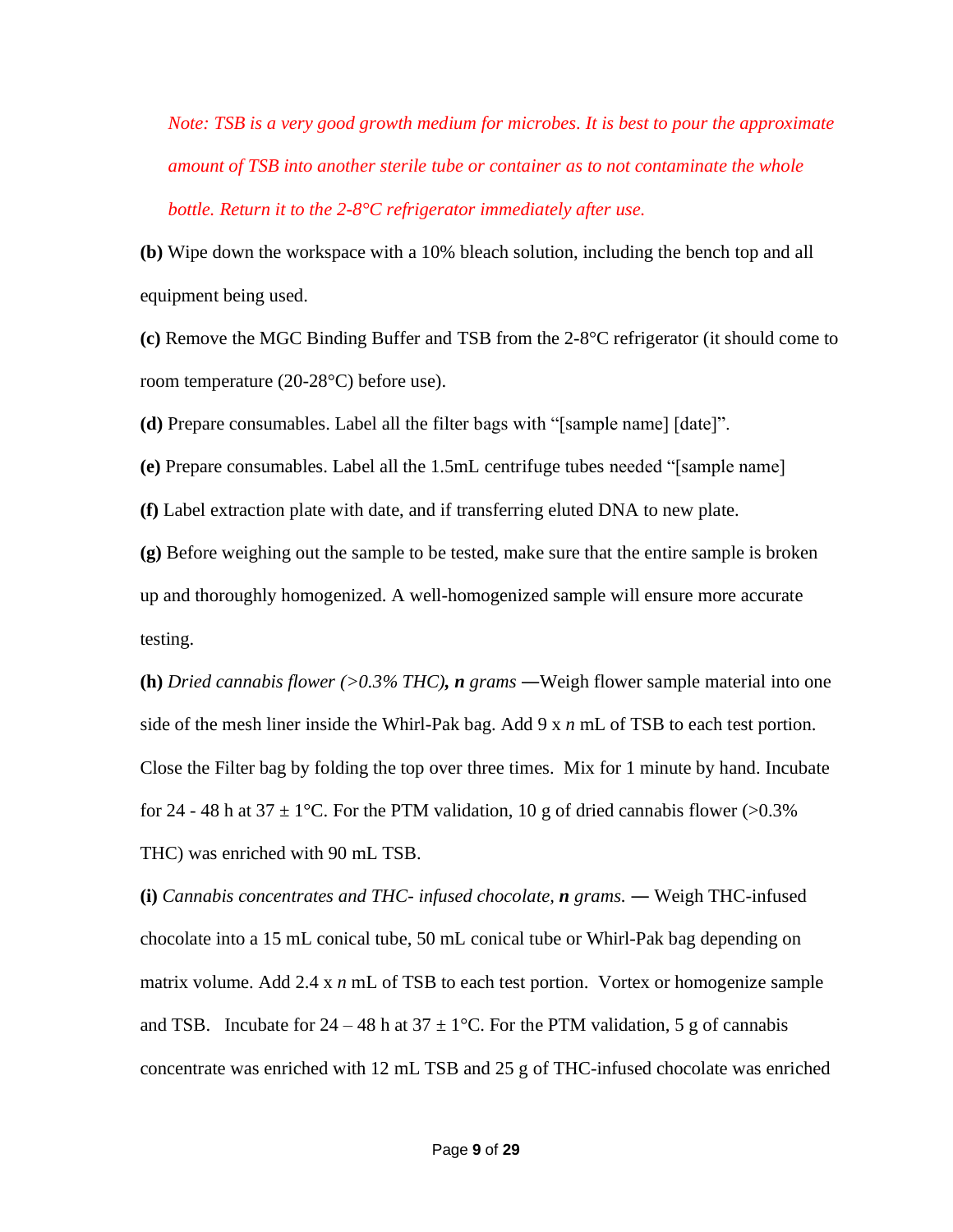with 60 mL TSB.

**(j)** If processing multiple samples, be sure to change gloves between each, to ensure there is no cross contamination of samples during the weighing process. See flower example in Figure 1.



Figure 1: Homogenized dried cannabis flower (>0.3% THC) and TSB.

## *DNA Extraction – SenSATIVAx Flower/Leaf DNA Extraction*

**(a)** Aspirate **1 mL** from side of the filter bag, free of plant debris, and dispense into the

1.5mL tube.

**(b)** Add 50 µL of MGC Lysis buffer and vortex for 10 s then let incubate on the bench for 2 min.

**(c)** After 2 min incubation, spin for at least 1-3 min in a bench top mini centrifuge.

*Note: The supernatant should be translucent at this point. If the sample is still opaque (cloudy) spin for longer. This is important for removing cellular debris. See Figure 2.*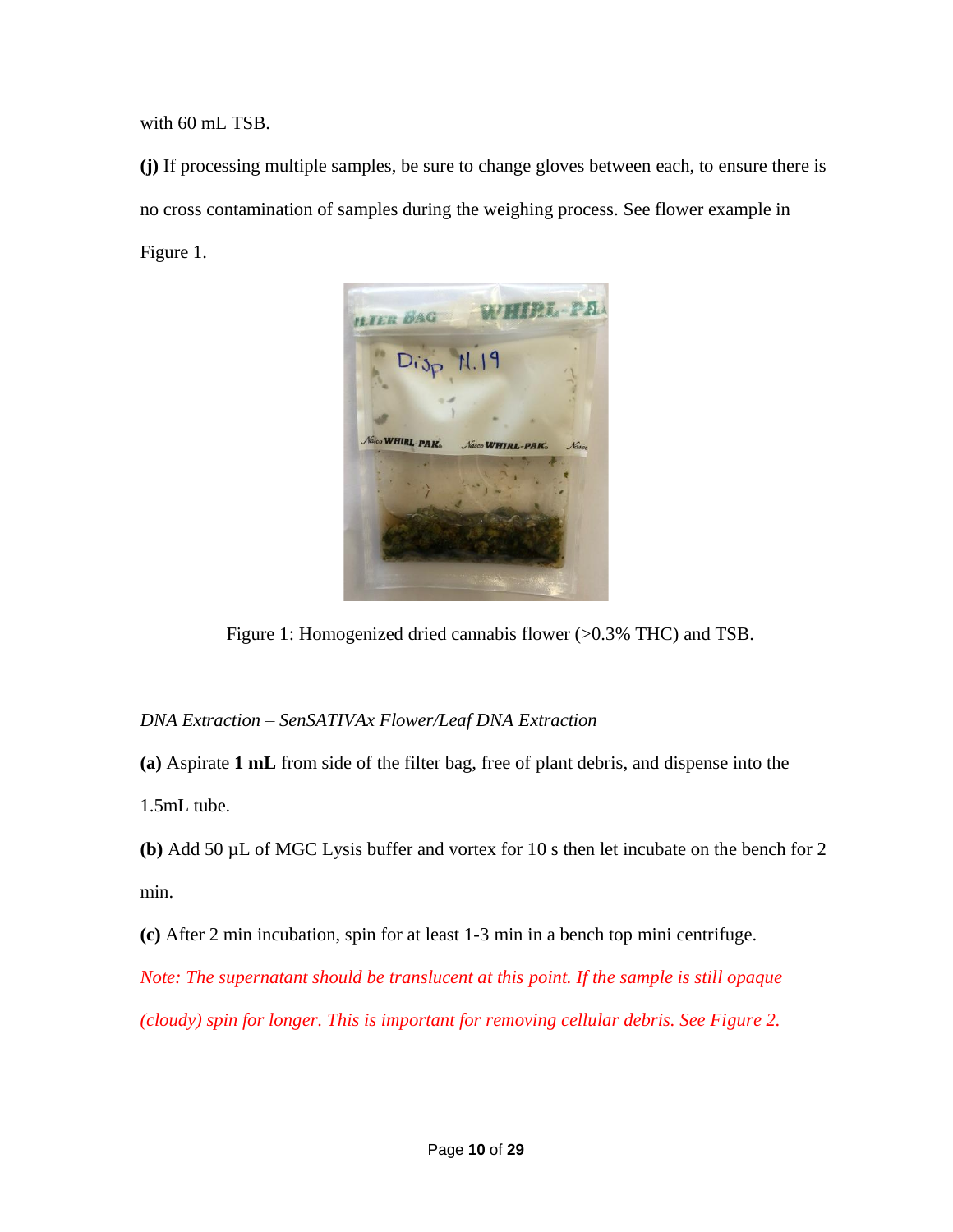

Before spin After spin

Figure 2: Example of translucent lysate after spinning.

**(d)** Remove the 200 μL of supernatant from the 1.5 mL tube containing the centrifuged sample, being careful not to disturb the pellet at the bottom of the tube. Place the 200 μL in a labeled 96 well extraction plate labeled with Extraction Plate Day1 [date]"

*Note: Pellet size will vary depending on trichome density.*

**(e)** Vortex MGC Binding Buffer thoroughly before use, be sure that the magnetic particles are completely re-suspended in buffer at least 30 s.

**(f)** Add 200 μL of MGC Binding Buffer to each sample, and pipette tip mix 15 times.

*Note: Be careful to avoid adding too many bubbles by pipetting gently when tip mixing. This* 

*is extremely important as to not contaminate the wells in proximity.* 

**(g)** Incubate the plate on the bench for at least 5 min.

**(h)** Place the extraction plate onto the 96 well plate magnet plate for at least 5 min.

**(i)** After the 5 min incubation, remove as much of the 400 µL of the supernatant as possible.

Be careful not to disturb or aspirate the beads. See Figure 3.

*(1)* Add 400 μL of 70% ethanol (EtOH) with the extraction plate still on the magnet plate.

*(2)* Wait at least 30 s and remove all the EtOH.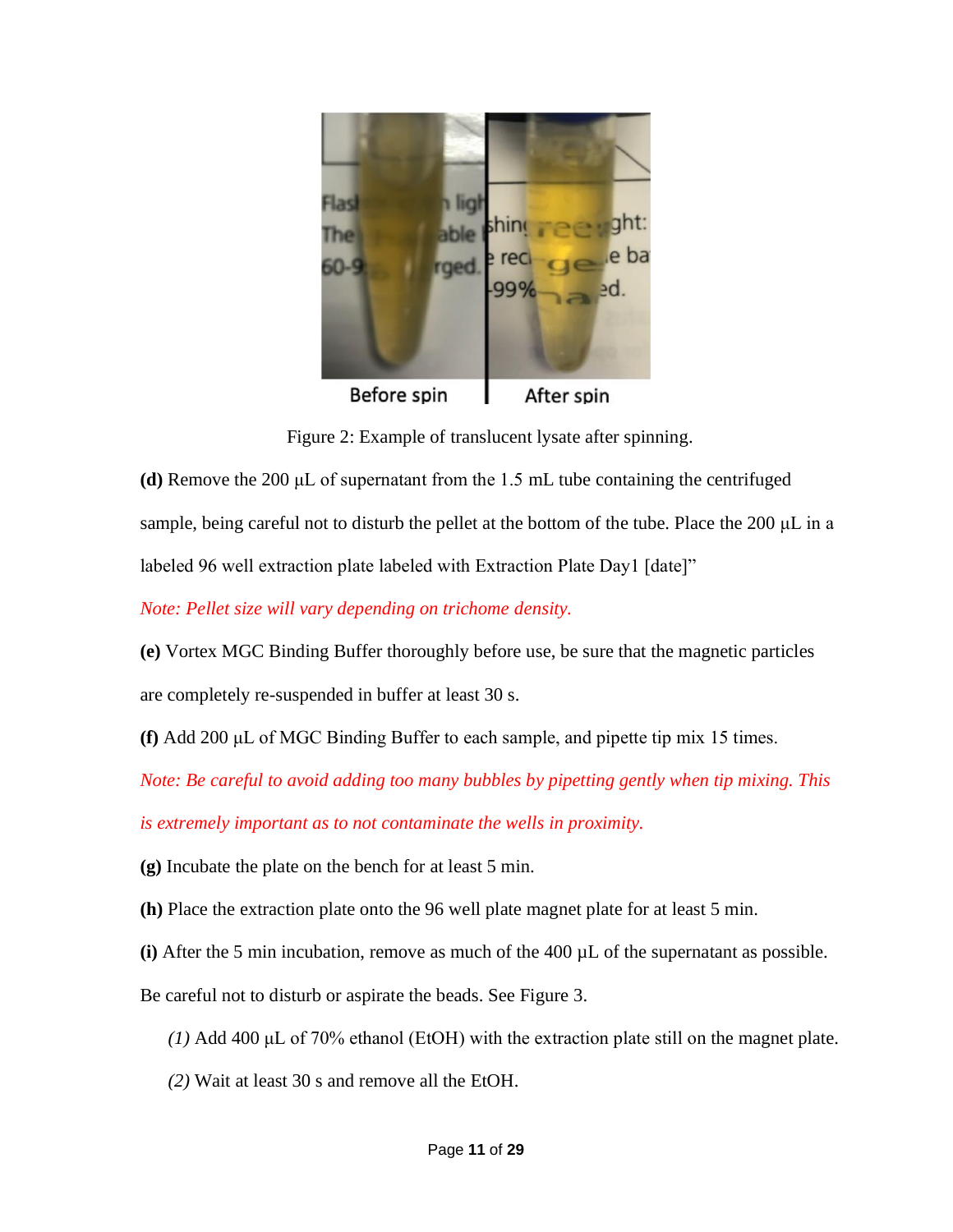*Note: Place the pipet tip at the bottom center of the well to remove all liquid.* 



Figure 3: Extraction plate during wash step on magnetic plate.

**(j)** Repeat 400 μL 70% EtOH wash with the extraction plate still on the magnet plate. Wait at least 30 s and remove all the EtOH.

*Note: If EtOH still remains in the wells, go back in with a smaller pipet tip to remove the excess. Leftover EtOH can inhibit qPCR efficiency.* 

**(k)** After all the EtOH has been removed, let the beads dry at room temperature on the magnet plate for 15 min.

*Note: It is important to NOT allow the beads to dry for an extended period of time. Over-*

*drying can cause a reduction in DNA yield.* 

**(l)** Remove the extraction plate from the magnet plate and add 25 μL of MGC Elution Buffer.

*(1)* Tip mix approximately 15 times or until the beads are completely re-suspended.

Note: The re-suspensions may appear varied in their appearance, but the result will be the same. See Figure 4.

*(2)* Incubate the plate for at least 1 min on the bench, before returning the plate to the magnetic plate.

*(3)* Let the plate sit on the magnet for at least 1 min before transferring the eluant to a new extraction plate labeled with "Final Extract [date]".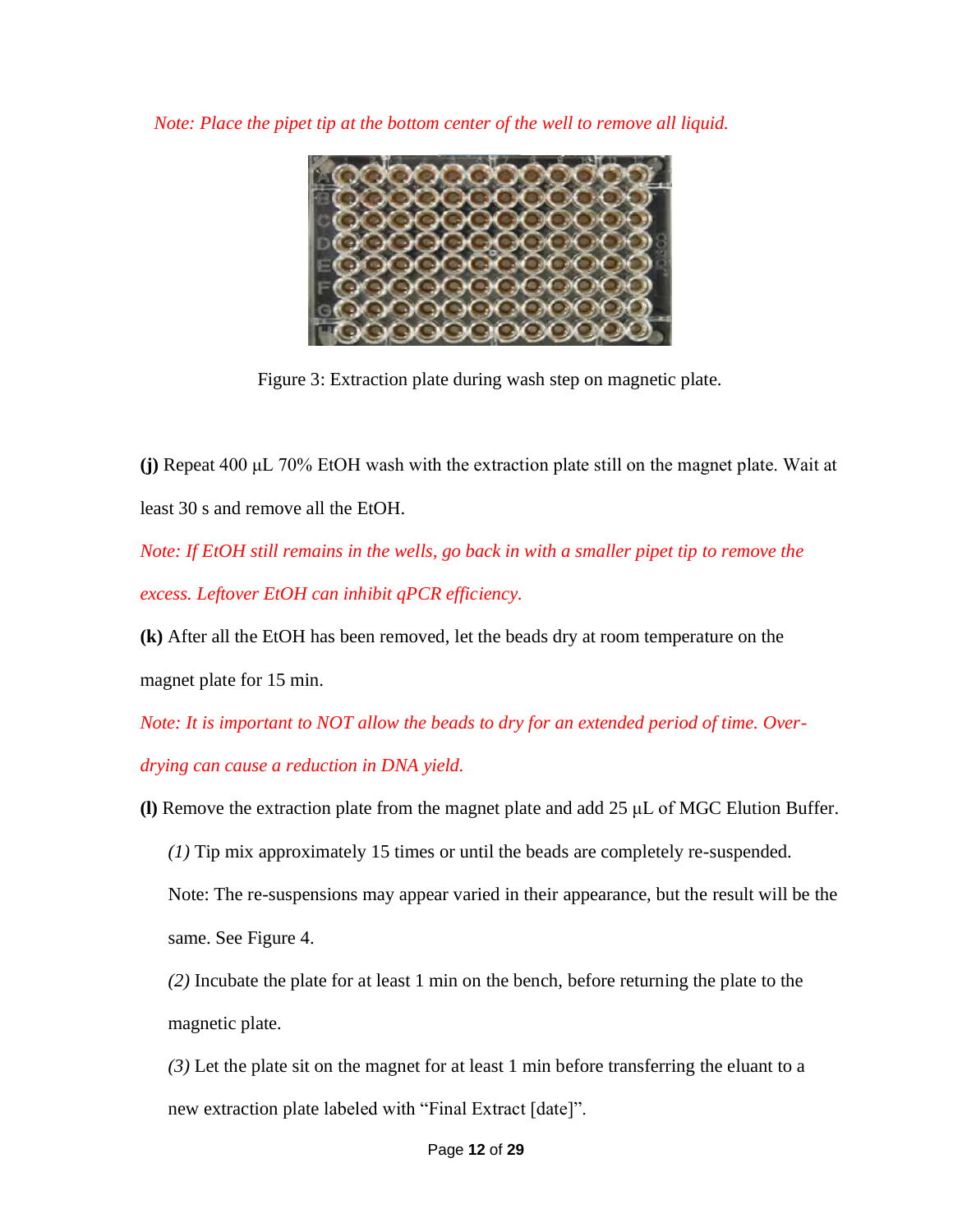

Figure 4: Multichannel pipette tips showing magnetic beads resuspended in elution buffer. **(m)** Seal the plate with the adhesive seal, making sure to completely seal the plate wells using a pen or flat object to slide back and forth along the seal. Store at -20<sup>o</sup>C until ready to perform qPCR protocol.

## *DNA Extraction – SenSATIVAx MIP/Extracts*

**(a)** Prepare a Single Copy Cannabis Gene (SCCG) positive control dilution of 1:5,000

(internal control)

*(1)* Label a new 1.5 mL Eppendorf tube (SCCG 1:50), add 1 µL of SCCG positive control into 49 µL of dH2O. Vortex to mix thoroughly and quick spin tube. Label another 1.5 mL Eppendorf tube (SCCG 1:5,000), add 99  $\mu$ L of dH2O, then add 1 $\mu$ L of the SCCG 1:50 dilution. Vortex to mix thoroughly and quick spin tube. This will result in a 1:5,000 dilution of SCCG.

*Note: It is easy to mis-pipette when trying to pipette only 1 µL of liquid. Visually check your pipette tip after aspirating 1 µL to ensure it is in the tip before adding it to the tube for dilutions 1 and 2.* 

*(2)* Place on ice until use.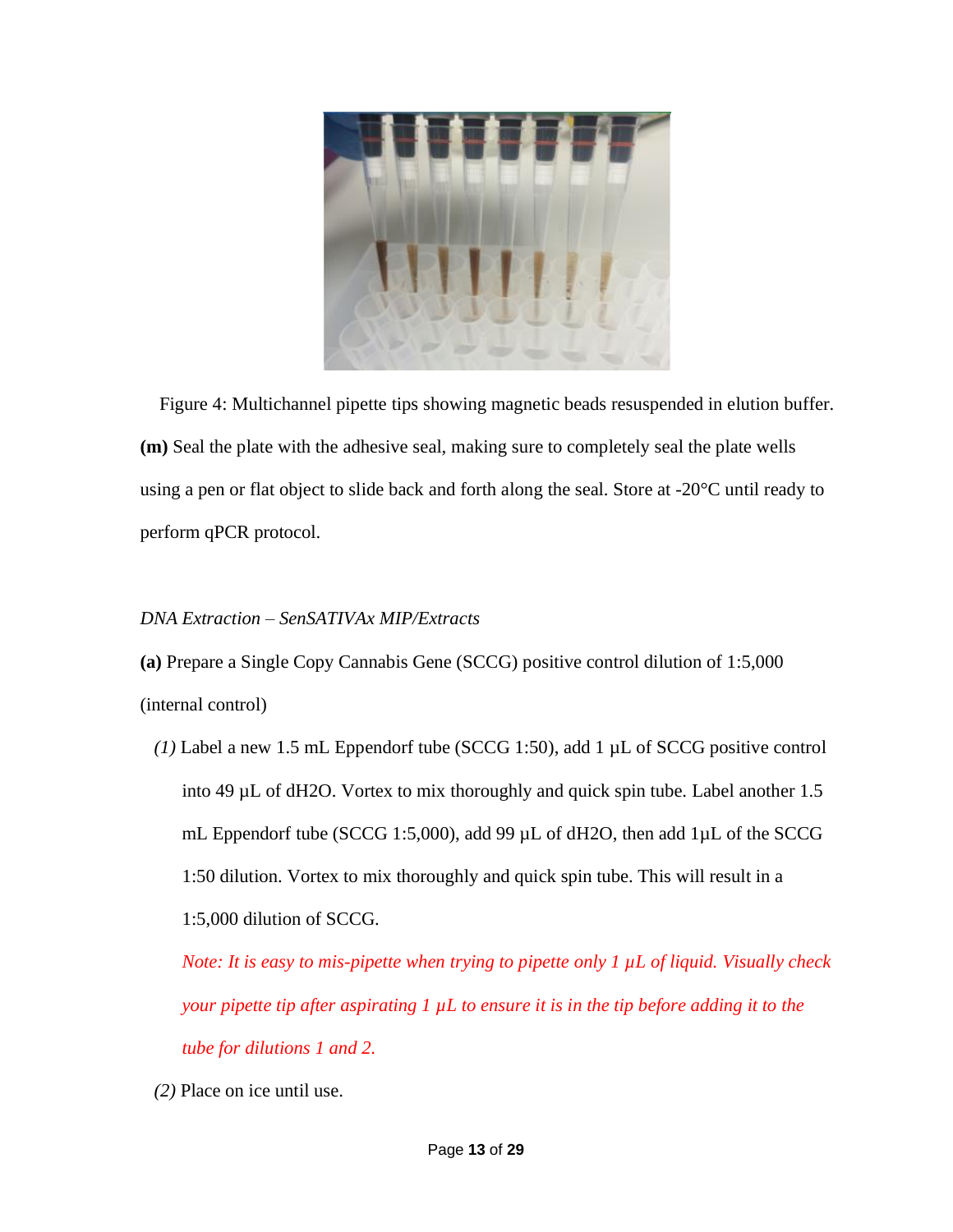*Note: The 100 µL dilution prepared in step 6a is enough diluted SCCG for approximately 20 extractions. If more extractions are going to be prepared at the same time, the initial 1:50 dilution can be used to make multiple 1:5,000 dilutions of SCCG.*

**(b)** Add initial sample weight (*n*) x 4.6 mL SenSATIVAx Solution A to conical tube with enriched sample. Vortex the sample vigorously until homogenized.

**(c)** Transfer 1 mL of the homogenized sample into a 1.5 mL tube.

- **(d)** Add 10 µL of the SCCG internal control (1:5,000) to 1.5 mL tube and vortex to mix well.
- **(e)** Centrifuge for 10 min at 15,000 rcf using a high-speed bench top centrifuge.
	- *(1)* If no bench top centrifuge is available, centrifuge for 15 min using a mini centrifuge.

*Note: Some matrices will require the use of a high-speed centrifuge due to the presence of certain substances such as gelatin that hinder phase separation.*

**(f)** Transfer 600 uL of the solution to a new tube. Push pipet tip through the top solid layer (if one exists), without disturbing the pellet on the bottom to aspirate the sample.

**(g)** Add 600 μL chloroform and vortex vigorously until solution turns a milky white color throughout.

## *Note: This may require longer vortexing for some matrices*

Caution: ALWAYS WEAR GLOVES WHEN HANDLING CHLOROFORM



Page **14** of **29**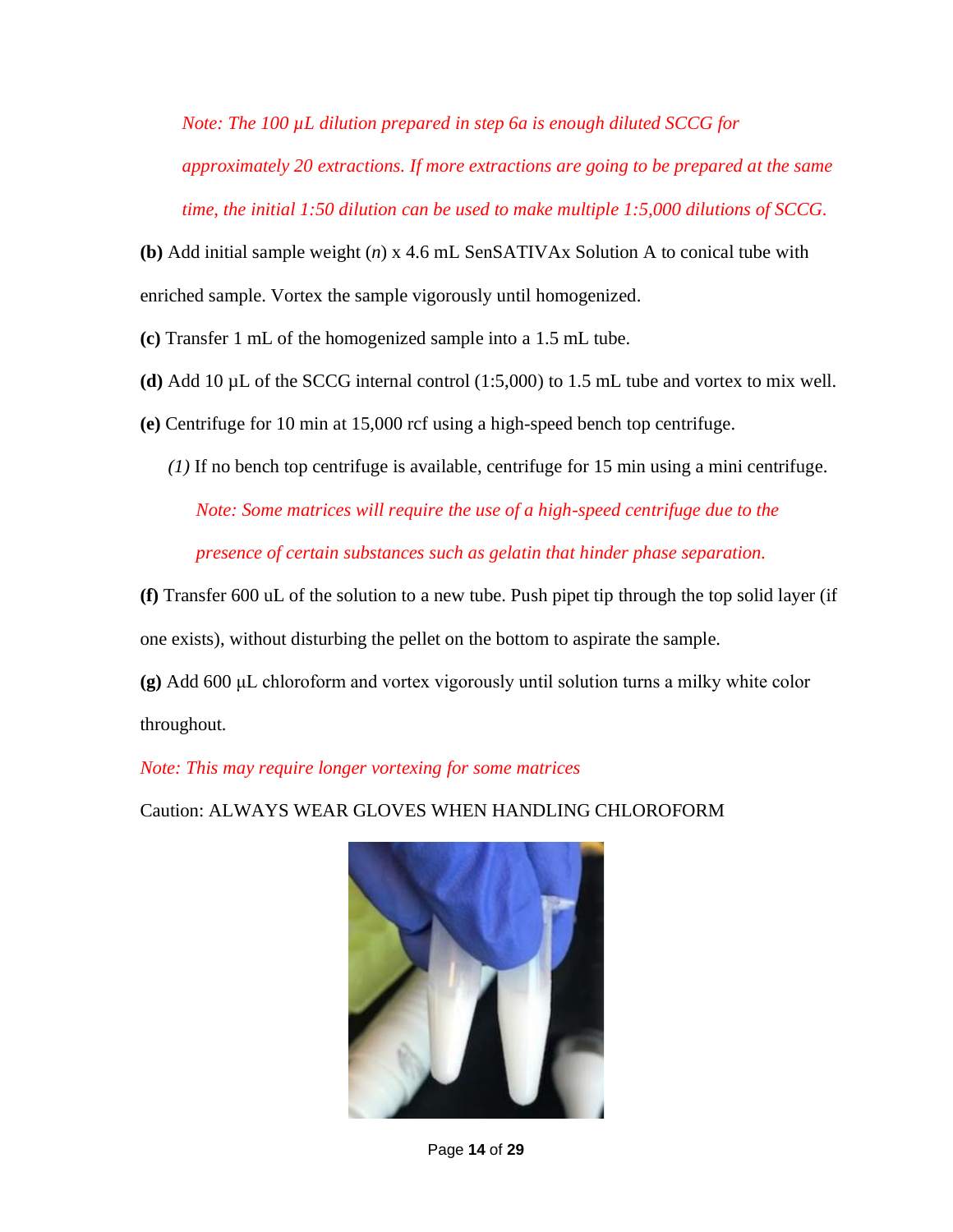Fig 5. Example of milky sample with chloroform in it.

**(h)** Centrifuge for 5 min at 15,000 rcf using a bench top centrifuge.

**(i)** If no bench top centrifuge is available, centrifuge for 15 min using a mini centrifuge. *NOTE: If there is still any color in your aqueous layer (top layer) after centrifugation another chloroform wash may help give you a strong internal control signal (HEX) for every assay. Transfer 300 µL of the top layer to a new 1.5 mL tube and add 300 µL chloroform, vortex and centrifuge again.*

**(j)** Transfer 100 μL of aqueous layer (TOP LAYER) from Step 7 to a well of the labeled 96 well extraction plate. Be careful not to disturb the lower chloroform layer.

**(k)** Add 100 µL of SenSATIVAx Solution B to the 100 uL sample in the 96 well extraction plate.

**(l)** Vortex MGC Binding Buffer thoroughly before use, be sure that the

magnetic particles are completely re-suspended in buffer at least 30 s.

**(m)** Add 200 μL of MGC Binding Buffer to each sample, and pipette tip mix 15 times.

*Note: Be careful to avoid adding too many bubbles by pipetting gently when tip mixing. This is extremely important as to not contaminate the wells in proximity.* 

**(n)** Incubate the plate on the bench for at least 5 min.

**(o)** Place the extraction plate onto the 96 well plate magnet plate for at least 5 min.

**(p)** After the 5 min incubation, remove as much of the 400 µL of the supernatant as possible. Be careful not to disturb or aspirate the beads.

*(1)* Add 400 μL of 70% EtOH with the extraction plate still on the magnet plate.

*(2)* Wait at least 30 s and remove all the EtOH.

*Note: Place the pipet tip at the bottom center of the well to remove all liquid.*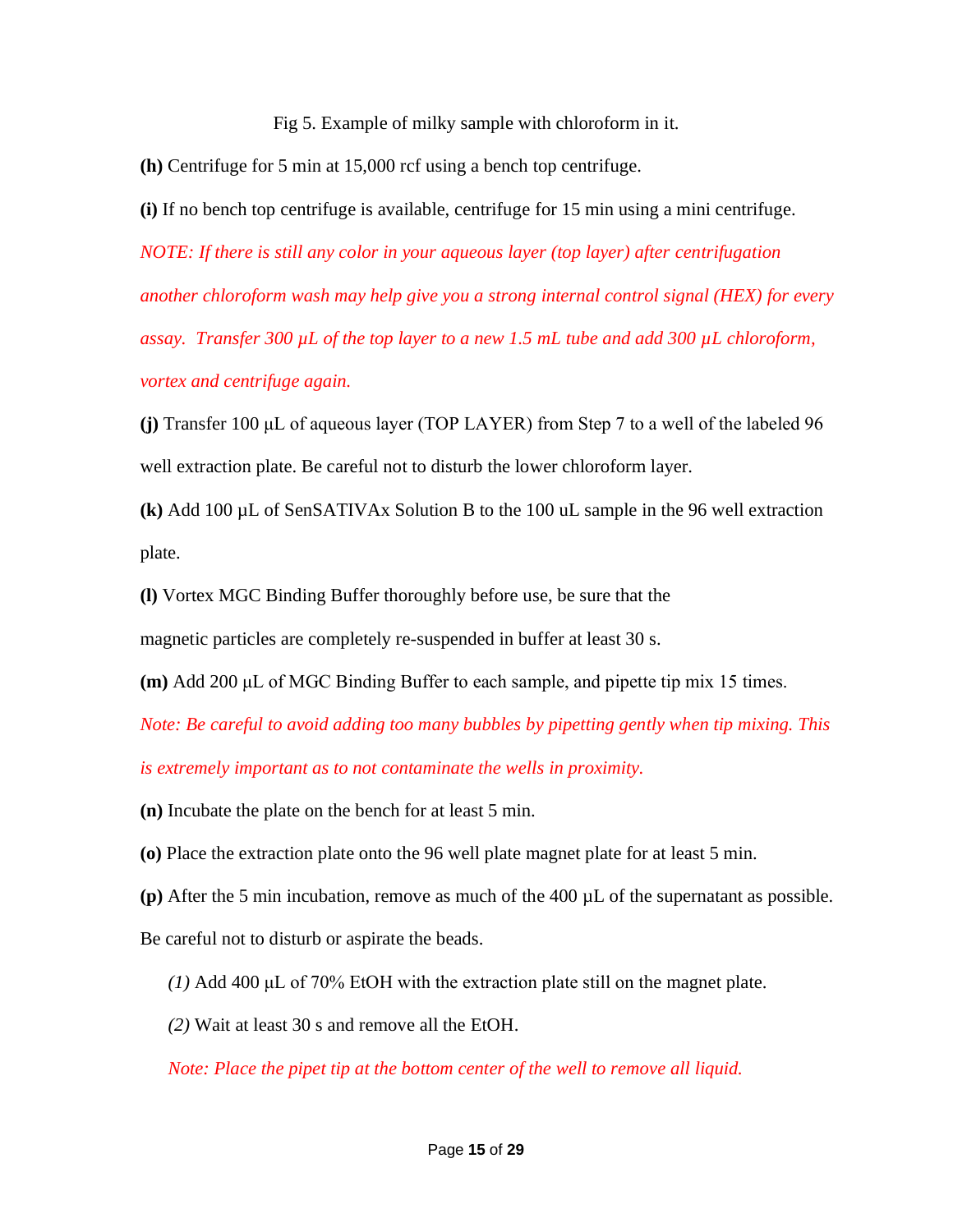**(q)** Repeat 400 μL 70% EtOH wash with the extraction plate still on the magnet plate. Wait at least 30 s and remove all the EtOH.

*Note: If EtOH still remains in the wells, go back in with a smaller pipet tip to remove the excess. Leftover EtOH can inhibit qPCR efficiency.* 

**(r)** After all the EtOH has been removed let the beads dry at room temperature on the magnet plate for 15 min.

*Note: It is important to NOT allow the beads to dry for an extended period of time. Overdrying can cause a reduction in DNA yield.*

**(s)** Remove the extraction plate from the magnet plate and add 25 μL of MGC Elution Buffer.

*(1)* Tip mix approximately 15 times or until the beads are completely re-suspended. *Note: The re-suspensions may appear varied in their appearance, but the result will be the same.* 

*(2)* Incubate the plate for at least 1 min on the bench, before returning the plate to the magnetic plate.

*(3)* Let the plate sit on the magnet for at least 1 minute before transferring.

**(s)** Seal the plate with the adhesive seal, making sure to completely seal the plate wells using a pen or flat object to slide back and forth along the seal. Store at -20°C until ready to perform qPCR protocol.

## *Real-Time Quantitative PCR (qPCR) Setup Protocol*

**(a)** Remove qPCR reagents including qPCR Master Mix, water, reaction buffer and assay probe mixes to be used from the -20°C freezer. Place qPCR master mix on ice or leave at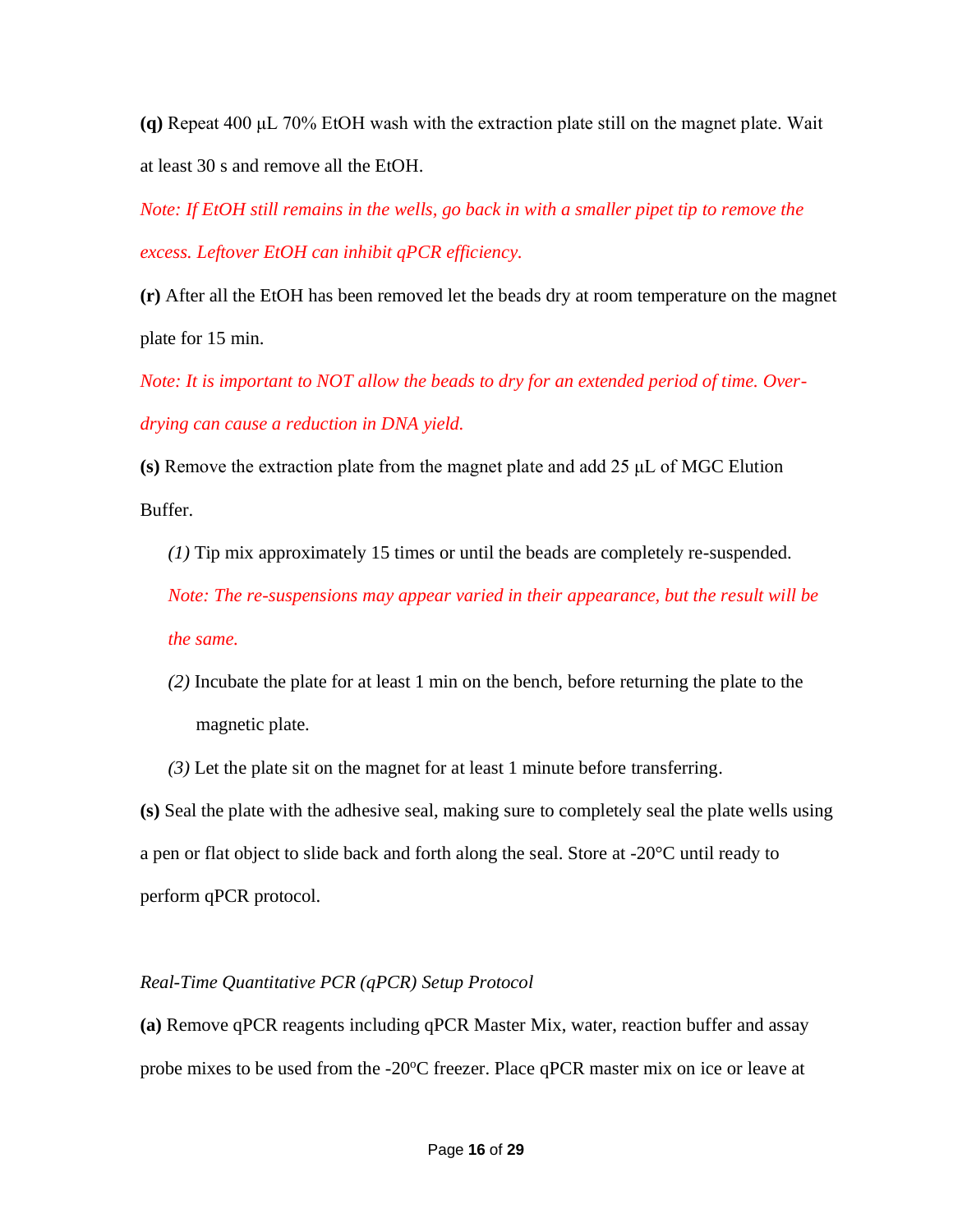-20°C until ready to use. Allow remaining tubes to thaw at room temperature. Once thawed, immediately place tubes on ice.

**(b)** Before preparing the reaction, invert or vortex and spin-down the reagents.

*(1)* Assay probe mix tubes, reaction buffer, positive controls and water – Vortex quickly followed by a pulse spin-down in a microcentrifuge.

*(2)* qPCR Master Mix – Invert the tube 5 times (do not vortex), followed by a pulse spindown in a microcentrifuge.

*(3)* Return all reagents to the ice.

*Note: Do not vortex the qPCR Master Mix at any point during the protocol.*

**(c)** Make a separate master mix in a 1.5 mL tube for each assay type being run. All probe mixes contain the internal plant control, SCCG probe mix, and the probe for the microbial targets. Label each tube with [Assay Name] MM. Always prepare enough master mix for 1 or 2 additional reactions over the total number of tests to account for pipetting and dead volumes.

*Note: It is best to add the largest volume reagent first, in this case water.*

| Reagents                | 1 Reaction    | 24 Reactions<br>(Plus 1 excess rxn) | <b>48 Reactions</b><br>(Plus 2 excess rxn) |
|-------------------------|---------------|-------------------------------------|--------------------------------------------|
| qPCR Master Mix         | $3.75 \mu L$  | 93.75 µL                            | $187.5 \mu L$                              |
| Assay Probe Mix         | $1 \mu L$     | $25 \mu L$                          | $50 \mu L$                                 |
| <b>Reaction Buffer</b>  | $0.8 \mu L$   | $20 \mu L$                          | $40 \mu L$                                 |
| Water                   | $8.2 \mu L$   | $205 \mu L$                         | $410 \mu L$                                |
| Total<br>Assay Probe MM | $13.75 \mu L$ | 343.75 µL                           | $687.5 \mu L$                              |

Table 1: PCR Reagent Volumes

**(d)** Once combined gently, tip mix or invert the tube 5 times to combine the assay master mix.

*(1)* Pulse spin-down tube in microcentrifuge.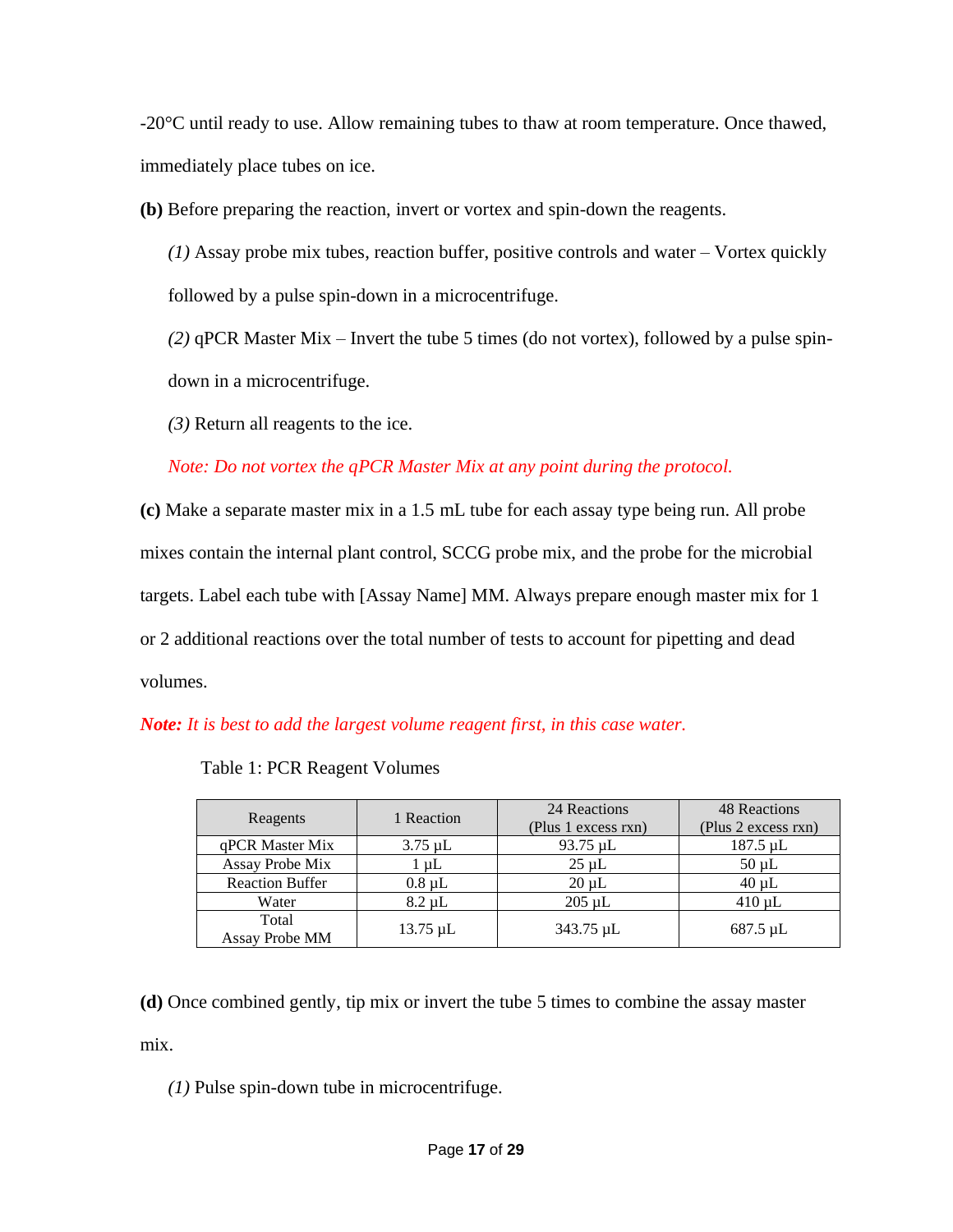*(2)* Place qPCR Master Mix tubes on ice until used.

*(3)* For the positive control, make a 1:10 dilution

- *i.* Add 1  $\mu$ L of Positive Control to 9  $\mu$ L nuclease free water (found in the kit)
- *ii.* For the negative control, use water (found in the kit)

Note: It is best to add the largest volume reagent first, in this case the  $9 \mu L$  water then the 1 µL of positive control, pipette mix or vortex control dilution to ensure control DNA is in solution.

**(e)** Place the Extraction Plate on the magnet. This is to ensure no magnetic beads are transferred into the qPCR reactions if there are some left over from the extraction elution process.

**(f)** Use a 96-well optical qPCR plate and label the plate "qPCR Plate\_ [date]".

**(g)** Carefully remove the seal from the Extraction Plate. If frozen, let the DNA thaw completely and spin the plate to avoid cross contamination between samples. Transfer 5 µL of each sample into the corresponding well on the qPCR plate. Keep the extraction plate on the magnet when aspirating the  $5 \mu L$ .

(1) Add 5  $\mu$ L of the diluted Positive Control to the corresponding well. Then add 5  $\mu$ L of water to the corresponding negative well.

## *Note: ALWAYS use a fresh tip for every liquid transfer into the qPCR plate*

**(h)** Add 13.75 µL of specific Assay Probe MM to each corresponding sample well, positive control well, and negative control well in the qPCR plate. Gently tip mix a few times after each addition of qPCR master mix. Be careful not to introduce bubbles during this mix. *Note: It may be helpful to label each of the corresponding wells to accurately dispense the correct sample.*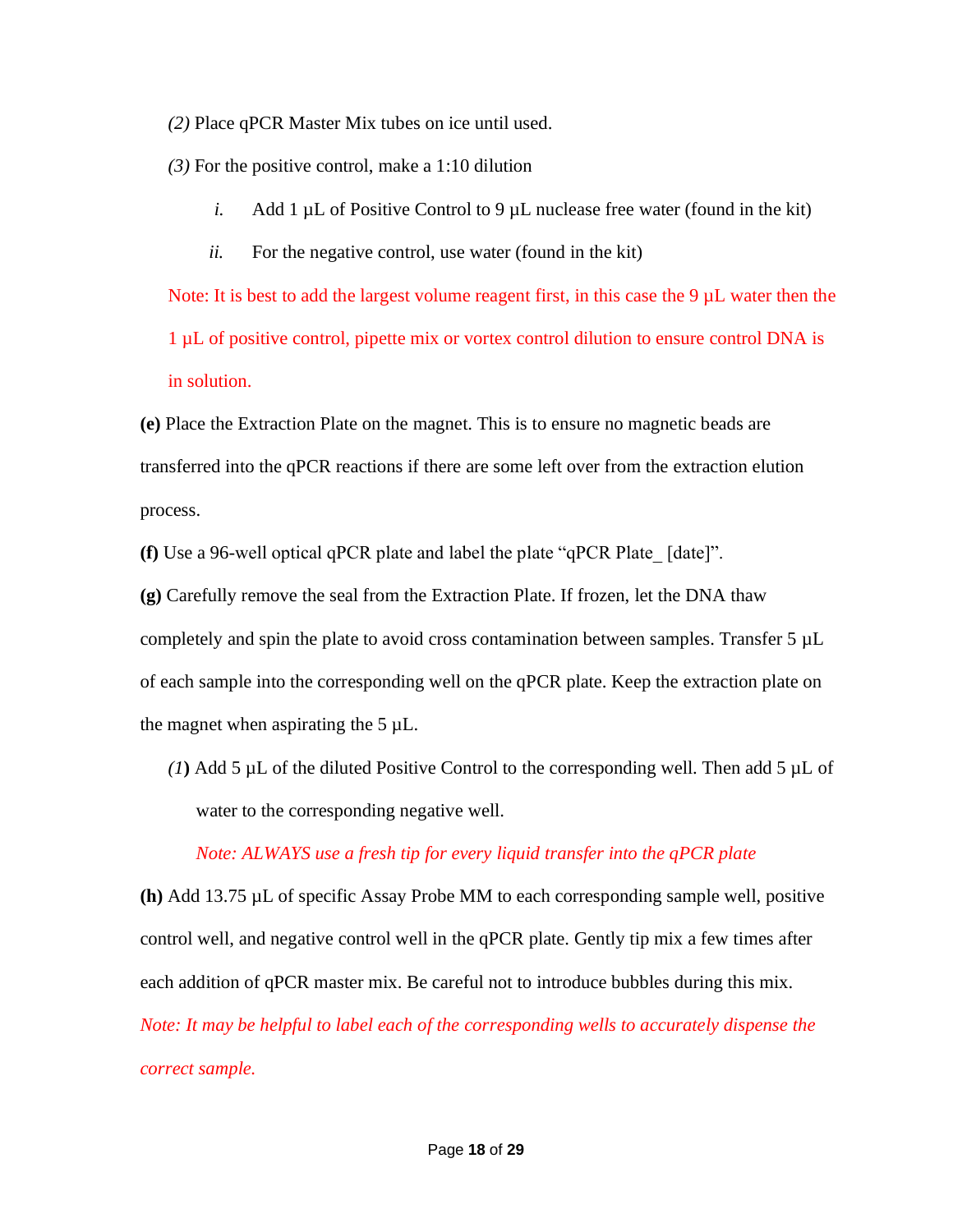**(i)** Seal the plate with strip caps or an adhesive seal.

**(j)** Spin-down for at least 1 min in plate microcentrifuge to bring well contents to the bottom of wells and help to rid of reaction bubbles.

*Note: Check for bubbles at the bottom of the wells (minimal bubbles on the surface of the liquid is acceptable). If bubbles remain in the bottom of the wells, spin-down for another minute.*

**(k)** For the Agilent Aria: If using an adhesive seal; place the reusable compression pad (gray side down) on the plate directly lining up the holes in the pad with the holes in the plate.

**(l)** Place the sealed plate onto the PCR instrument, positioning the A1 well in the top left corner.

**(m)** Follow the software specific instructions to initiate the run.

**(n)** Upon completion of the run save your results and proceed to confirmation if necessary.

| PathoSEEK™ Target             | <b>Fluor</b>         | <b>Ca Value</b> | <b>Final Call</b>       | <b>Ca Value</b>                                     | <b>Final Call</b> |
|-------------------------------|----------------------|-----------------|-------------------------|-----------------------------------------------------|-------------------|
| Aspergillus niger             | <b>ROX</b>           | $\leq 40$       | Positive                | No Cq                                               | <b>Negative</b>   |
| Aspergillus flavus            | Cy5                  | $\leq 40$       | Positive                | No Cq                                               | Negative          |
| Aspergillus fumigatus         | <b>FAM</b>           | $\leq 40$       | Positive                | No Cq                                               | <b>Negative</b>   |
| Aspergillus terreus           | <b>ATTO 425</b>      | $\leq 40$       | Positive                | No Cq                                               | <b>Negative</b>   |
|                               |                      |                 |                         |                                                     |                   |
| Internal Control*             | <b>HEX</b>           | $\leq 35$       | or absence of plant DNA | <sup>*</sup> Internal control verifies the presence |                   |
| <b>Assay Positive Control</b> | FAM/ROX/Cy5/ATTO 425 | $\leq 35$       |                         |                                                     |                   |
| <b>Negative Control</b>       | FAM/ROX/Cy5/ATTO 425 | No Cq           |                         |                                                     |                   |

Table 2: Determination of Results by Channel AriaMX

Table 3: Determination of Results by Channel Bio-Rad CFX96

| PathoSEEK™ Target | Fluor      |           | <b>Final Call</b> | Ca Value | <b>Final Call</b> |
|-------------------|------------|-----------|-------------------|----------|-------------------|
| Aspergillus niger | <b>ROX</b> | $\leq 40$ | Positive          | No Ca    | <b>Negative</b>   |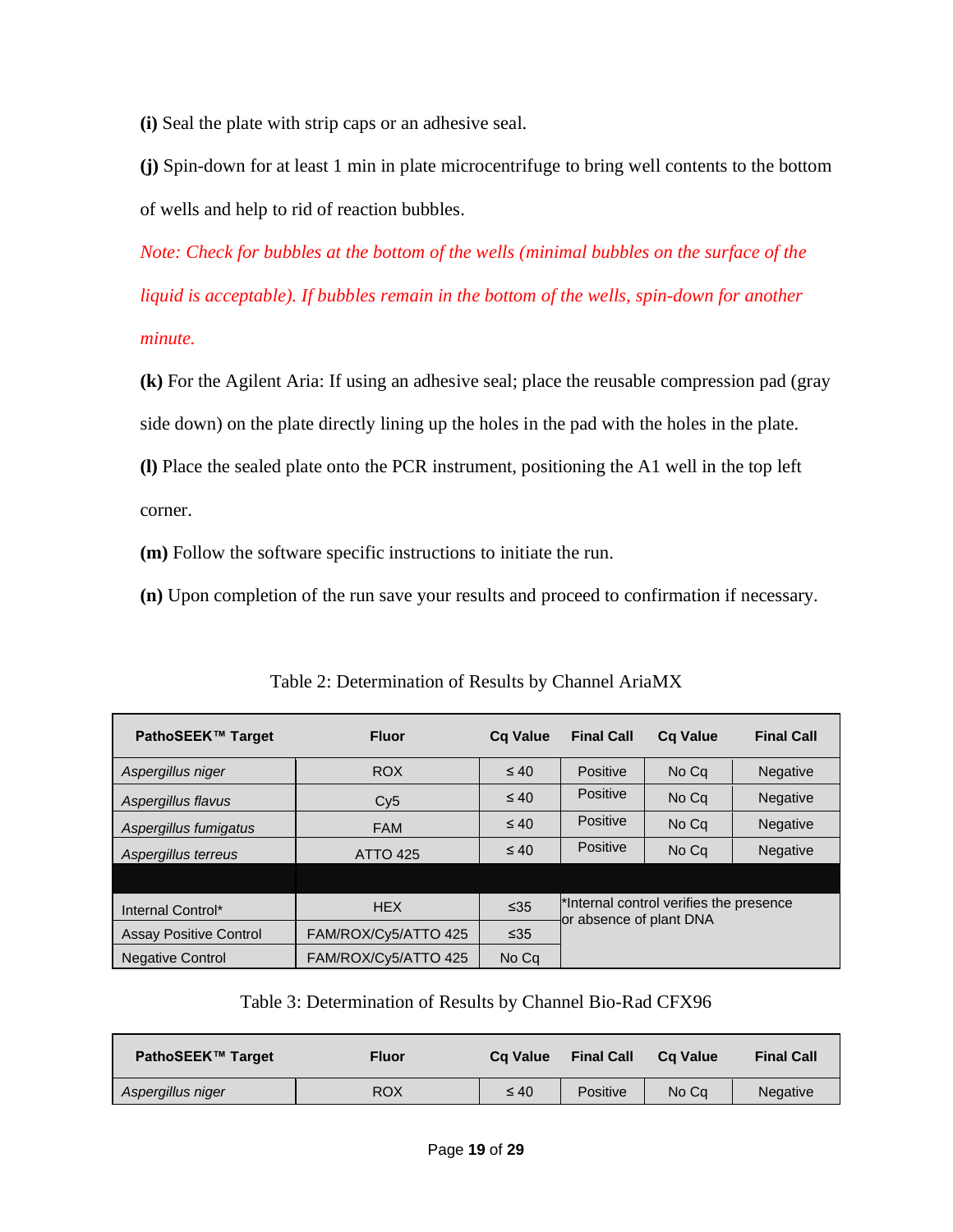| Aspergillus flavus            | Cy5               | $\leq 40$ | Positive                | No Cq                                   | <b>Negative</b> |
|-------------------------------|-------------------|-----------|-------------------------|-----------------------------------------|-----------------|
| Aspergillus fumigatus         | <b>FAM</b>        | $\leq 40$ | Positive                | No Cq                                   | <b>Negative</b> |
| Aspergillus terreus           | Cv5.5             | $\leq 40$ | Positive                | No Cq                                   | <b>Negative</b> |
|                               |                   |           |                         |                                         |                 |
| Internal Control*             | <b>HEX</b>        | $\leq 35$ |                         | *Internal control verifies the presence |                 |
| <b>Assay Positive Control</b> | FAM/ROX/Cy5/Cy5.5 | $\leq 35$ | or absence of plant DNA |                                         |                 |
| <b>Negative Control</b>       | FAM/ROX/Cy5/Cy5.5 | No Cq     |                         |                                         |                 |

 *Confirmation of Positive Results* 

All positive results should be confirmed according to the following protocol. Mix enriched sample thoroughly by hand.

**(a)** From the primary enrichment, perform an isolation streak to a fungal specific agar [Potato Dextrose Agar (PDA) or Dichloran Rose Bengal Agar (DRBC)]. Incubate at  $25 \pm 2^{\circ}$ C for 5-7 days.

**(b)** Confirm the presence of *Aspergillus* using morphological characteristics of the colony growth and identify the typical conidial head of *Aspergillus* using a compound microscope. See Table 4 for more details

| Target                   | <b>Surface Colony</b><br>Description (5) | <b>Reverse Colony</b><br>Description |
|--------------------------|------------------------------------------|--------------------------------------|
| Aspergillus<br>flavus    | Yellow-green                             | Goldish to red brown                 |
| Aspergillus<br>fumigatus | Blue-green to gray                       | White to tan                         |
| Aspergillus<br>niger     | <b>Black</b>                             | White to yellow                      |
| Aspergillus<br>terreus   | Cinnamon to brown                        | White to brown                       |

Table 4: Morphological Characteristics of *Aspergillus*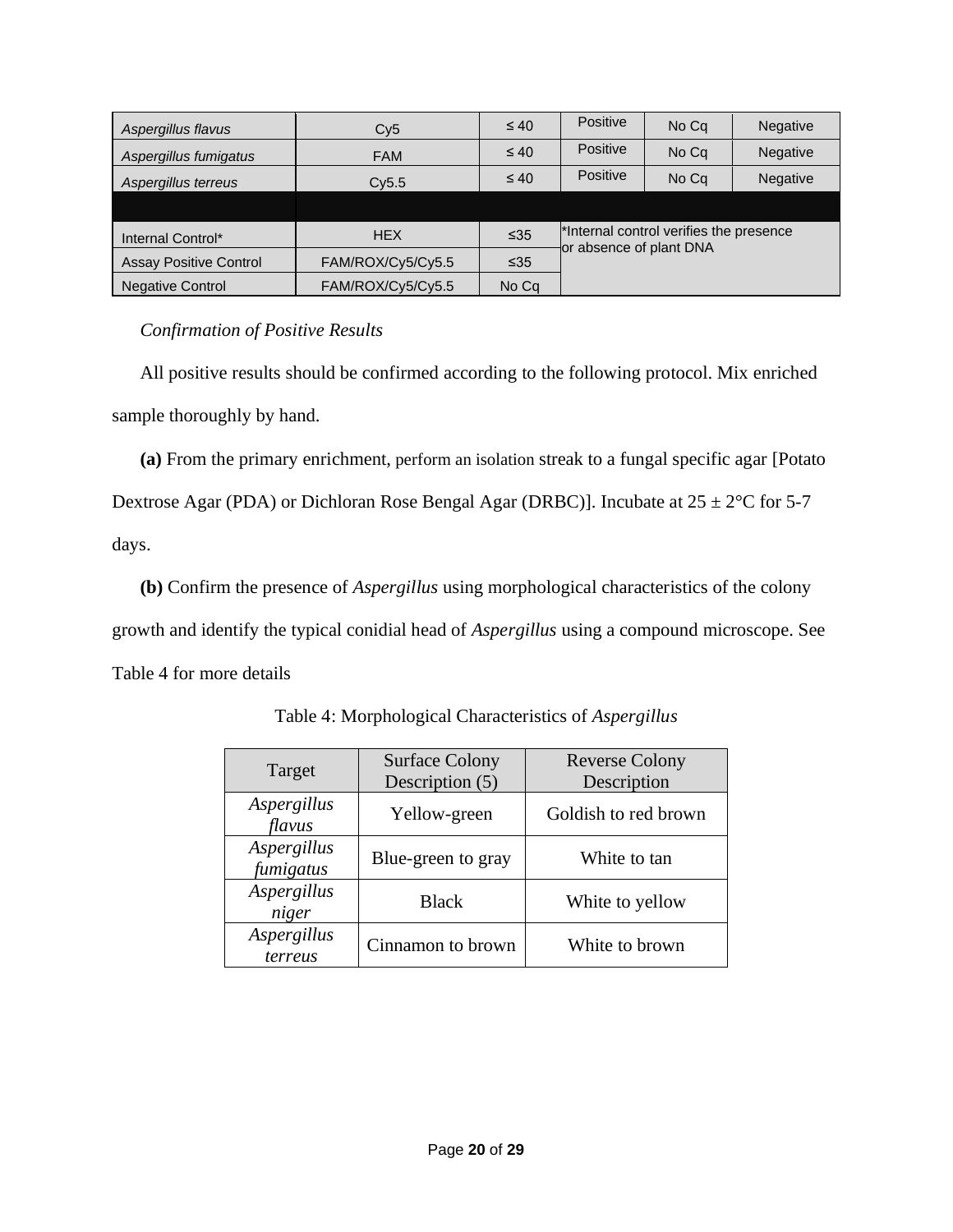#### **Method Developer Studies**

#### *Study Overview*

This modification study was conducted under the AOAC Research Institute *Performance Tested Method*<sup>SM</sup> (PTM) program and the AOAC INTERNATIONAL Appendix J: Methods Committee Guidelines for Validation of Microbiological Methods for Food and Environmental Surfaces. The PathoSEEK 5-Color Aspergillus Multiplex Assays with SenSATIVAx Extraction Protocols was evaluated for one new matrix (cannabis concentrate) and a reduction in incubation time for dried cannabis flower (>0.3% THC). All testing was conducted by the method developer (Beverly, MA).

#### *Matrix Studies*

*Methodology*.— The PathoSEEK 5 - Color Aspergillus Multiplex Assays with SenSATIVAx Extraction protocol was validated for one new matrix, cannabis concentrate (5 g), and a reduced incubation time for a currently claimed matrix, dried cannabis flower (10 g,  $>0.3\%$  THC). The study was conducted following guidance defined in AOAC SMPR 2019.001 and AOAC Appendix J. Each matrix was evaluated after both 24 and 48 h of enrichment by the candidate method. Regardless of the presumptive results, all matrix enrichments were culturally confirmed after 48 h enrichment.

Matrixes were obtained following local state regulations and prescreened for natural contamination of *Aspergillus* with the PathoSEEK 5 - Color Aspergillus Multiplex Assay with SenSATIVAx Extraction protocols and plating onto DRBC agar. No natural contamination was found with either the rapid or culture plate method, so the matrixes were artificially contaminated. Total aerobic plate count was determined following the FDA BAM Chapter 3: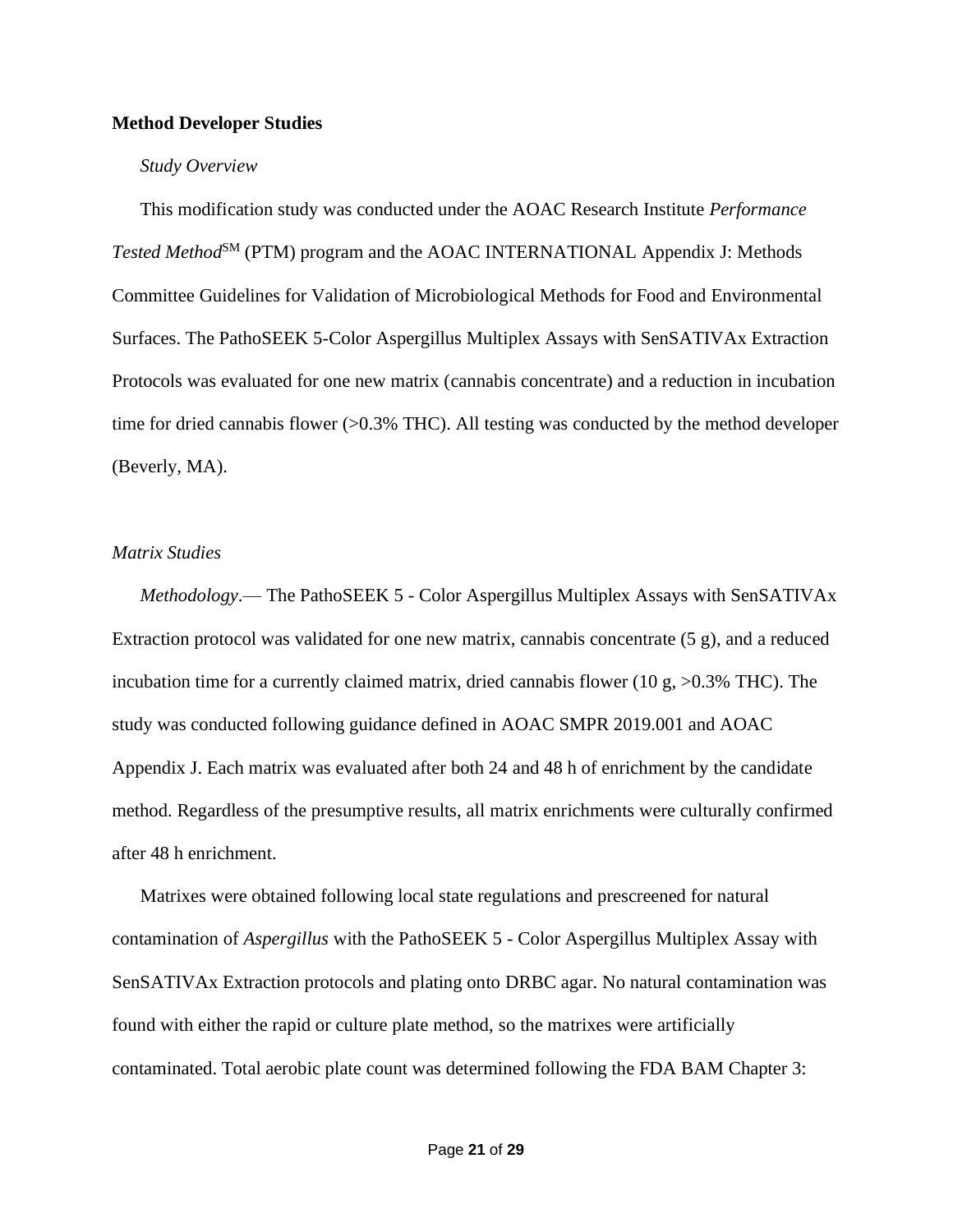Aerobic Plate Count (6). Dried cannabis flower (>0.3% THC) was inoculated using a dry inoculum and cannabis concentrates were evaluated using a heat stressed liquid culture.

For the inoculation of the dried cannabis flower (>0.3% THC), lyophilized pellets of *Aspergillus* spp. were crushed and mixed with 10 g of finely ground matrix. This mixture was then added to a large container containing non-contaminated matrix, mixed with sterile mixing utensils and allowed to equilibrate for two weeks at room temperature (20-25℃) prior to testing.

For cannabis concentrates, the culture was grown in TSB for 24 h at  $37 \pm 1^{\circ}$ C. After incubation, the solution was heat stressed for 10 min at 50°C to achieve injury. To determine the level of injury, the culture was plated onto selective (DRBC) and non-selective agar (PDA) agars. The percent injury was determined using the following formula:

$$
(1 - \frac{n_{select}}{n_{nonselect}}) \times 100
$$

Where  $n_{select}$  = number of colonies on selective agar And *nnonselect* = number of colonies on nonselective agar

Using TSB as the diluent, the heat stressed culture was diluted to a low-level expected to yield fractional positive results (5-15 positive results/20 portions tested) and a high-level expected to yield all positive results. The inoculum was added dropwise to the concentrate and held for 2 weeks at  $20-25^{\circ}$ C prior to analysis to allow time for the organism to equilibrate within the sample.

Each matrix was analyzed at three target levels of artificial contamination: non-inoculated (0 CFU/test portion), low level (1-2 CFU/test portion), and high level (~20 CFU/test portion). For the 10 g test portions [dried cannabis flower  $(>0.3\% \text{ THC})$ ], an MPN for the low level was performed on the day of testing by analyzing 20 x 10 g (test portions from matrix study),  $3 \times 5$  g, and 3 x 1 g test portions. For the high levels, 5 replicates were used instead of 20 for the largest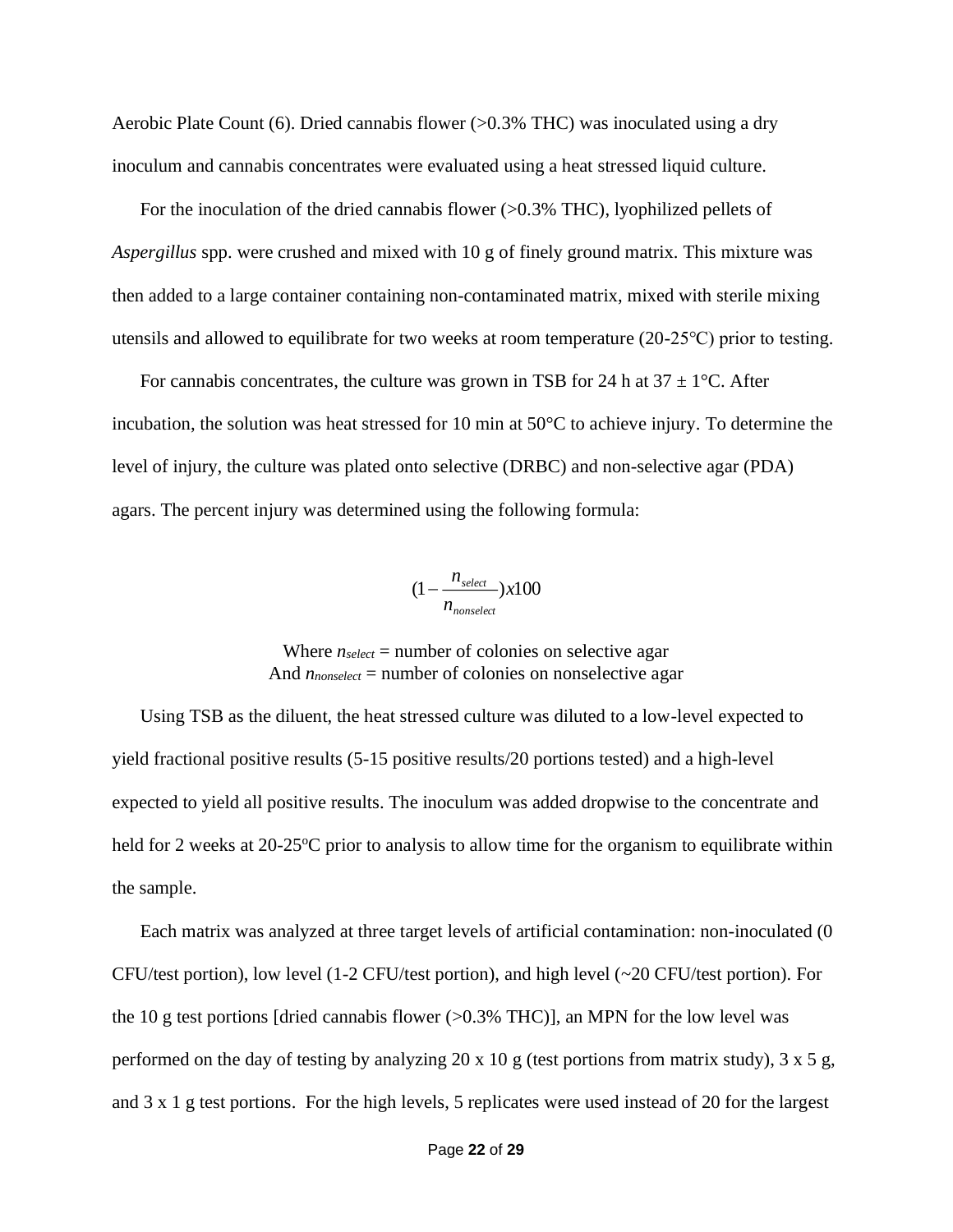test portion size. For the 5 g test portions (cannabis concentrate), an MPN for the low level was performed on the day of testing by analyzing 20 x 5 g (test portions from matrix study),  $3 \times 2.5$ g, and 3 x 1 g test portions. For the high levels, 5 replicates were used instead of 20 for the largest test portion size. Each test portion for MPN determination was enriched following the alternative method protocol and confirmed following cultural procedures by plating onto DRBC. The number of positives from the 3 test levels was used to calculate the MPN using the LCF MPN calculator (version 1.6) provided by AOAC RI (7).

#### *PathoSEEK 5 – Color Aspergillus Multiplex Assays with SenSATIVAx Extraction*

All matrixes were enriched and incubated according to the protocol as described previously in "*Sample Preparation*"*.* After incubation all test portions were processed by the qPCR assay. All test portions, regardless of presumptive result, were confirmed.

*Confirmation*.— To confirm the absence or presence of target *Aspergillus* strains, all test portion enrichments were streaked after 48 h to DRBC and PDA and incubated at  $26 \pm 1^{\circ}$ C for 5-7 days. The presence of *Aspergillus* was confirmed using morphological characteristics of the colony growth on agar and identifying the typical conidial head of the specific *Aspergillus* spp. using a compound microscope by a trained and competent microscopist.

*Results*.— Aerobic plate count results for the dried cannabis flower (>0.3% THC) were 1.3 x  $10^4$  CFU/g, and for cannabis concentrate were 1.6 x  $10^3$  CFU/g. As per criteria outlined in Appendix J, fractional positive results were obtained at the low level of inoculation for all three matrices. Presumptive and confirmed results and statistical analyses are presented in Table 5. The POD comparisons (8) between the PathoSEEK 5 – Color Aspergillus Multiplex Assays with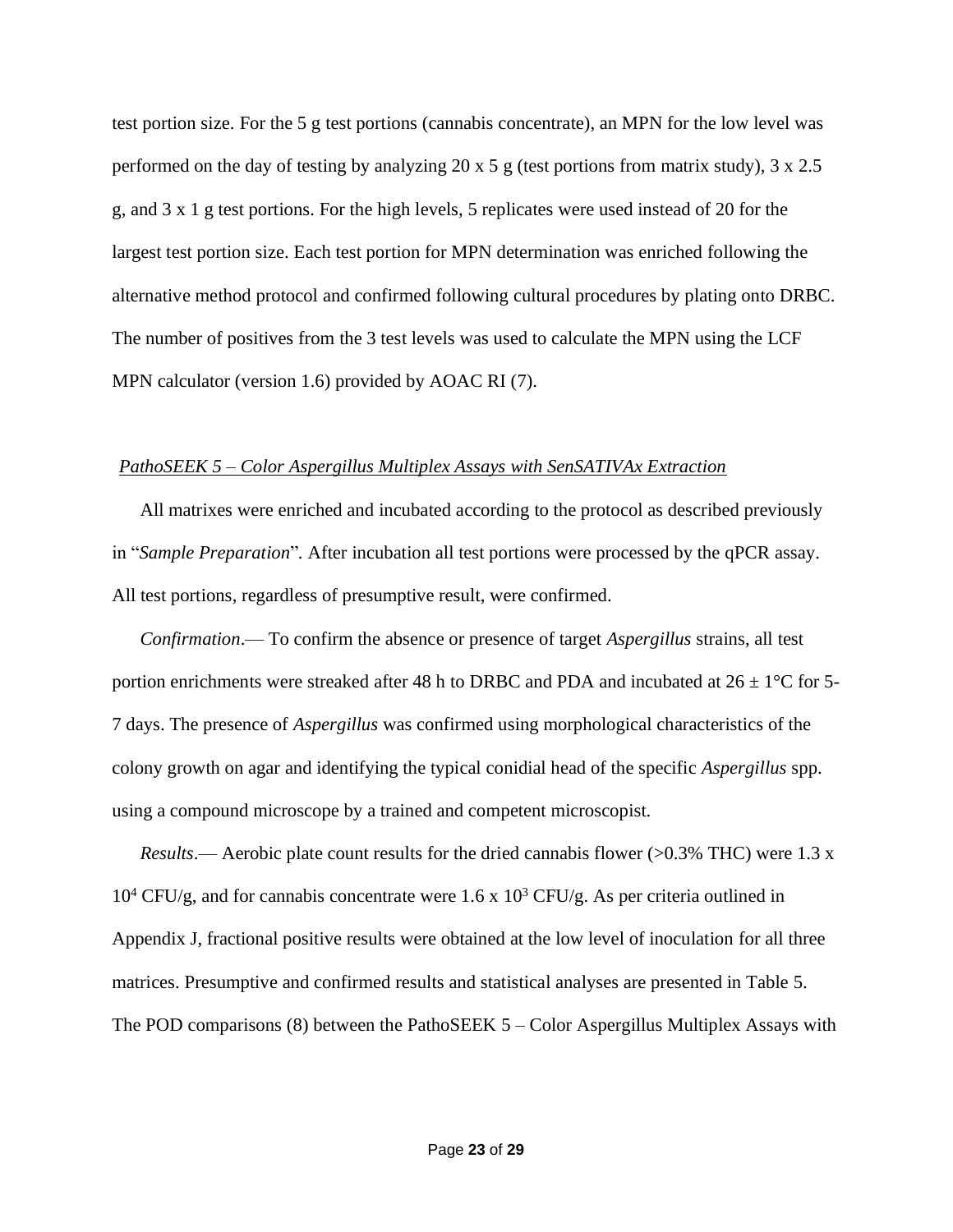SenSATIVAx Extraction protocol presumptive and confirmed results indicated there was no significant difference at the 5% level for all matrixes on either thermocycler.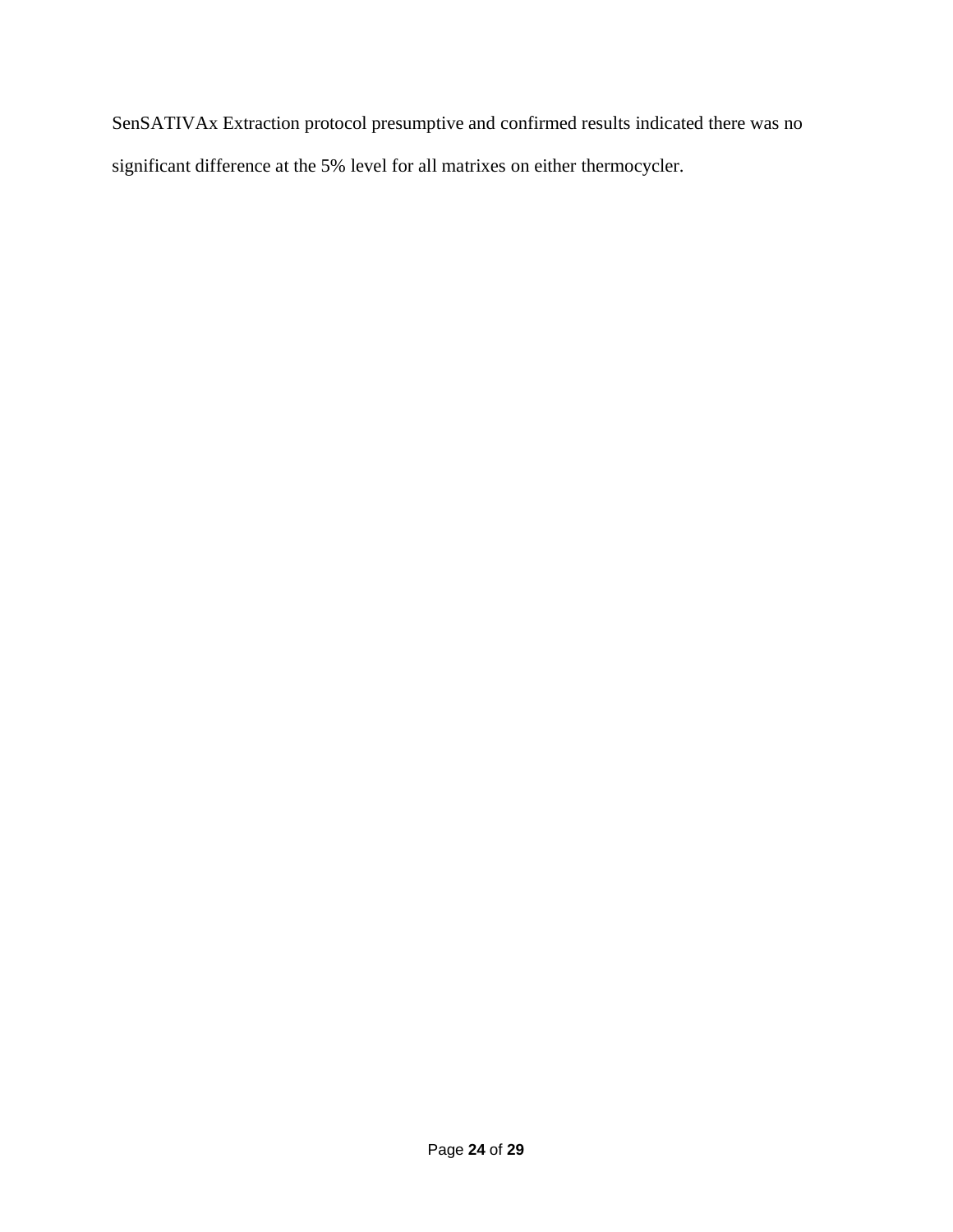| Matrix and         | <b>PCR</b>       | MPN <sub>a</sub> / Test | $N^b$<br>$\mathbf{x}^\mathrm{c}$ |                |                                     | Presumptive   |                | Confirmed                           |            |                          | 95% Clg       |
|--------------------|------------------|-------------------------|----------------------------------|----------------|-------------------------------------|---------------|----------------|-------------------------------------|------------|--------------------------|---------------|
| Inoculum           | Thermocycler     | Portion                 |                                  |                | $\text{POD}_{\text{cp}}^{\text{d}}$ | 95% Cl        | $\mathbf{X}$   | $\text{POD}_{\text{cc}}^{\text{e}}$ | 95% Cl     | $dPOD_{cp}$ <sup>f</sup> |               |
|                    |                  | <b>NA</b>               | 5                                | $\overline{0}$ | 0.00                                | 0.00, 0.43    | $\overline{0}$ | 0.00                                | 0.00, 0.43 | 0.00                     | $-0.47, 0.47$ |
|                    | $AriaMX - 24h$   | 0.58(0.26, 1.04)        | 20                               | 9              | 0.45                                | 0.26, 0.66    | 8              | 0.40                                | 0.22, 0.61 | 0.05                     | $-0.11, 0.21$ |
|                    |                  | $>10$ (8.00, $>30.0$ )  | 5                                | 5              | 1.00                                | 0.57, 1.00    | 5              | 1.00                                | 0.57, 1.00 | 0.00                     | $-0.47, 0.47$ |
| Dried cannabis     |                  | NA                      | 5                                | $\overline{0}$ | 0.00                                | $-0.47, 0.47$ | $\overline{0}$ | 0.00                                | 0.00, 0.43 | 0.00                     | $-0.47, 0.47$ |
| flower $(>0.3\%$   | $CFX-96-24 h$    | 0.58(0.26, 1.04)        | 20                               | 8              | 0.40                                | 0.22, 0.61    | 8              | 0.40                                | 0.22, 0.61 | 0.00                     | $-0.13, 0.13$ |
| THC $)$ 10 g       |                  | $>10$ (8.00, $>30.0$ )  | 5                                | 5              | 0.00                                | $-0.47, 0.47$ | 5              | 1.00                                | 0.57, 1.00 | 0.00                     | $-0.47, 0.47$ |
| Aspergillus        |                  | <b>NA</b>               | 5                                | $\overline{0}$ | 0.00                                | $-0.47, 0.47$ | $\overline{0}$ | 0.00                                | 0.00, 0.43 | 0.00                     | $-0.47, 0.47$ |
| niger              | Aria $MX - 48$ h | 0.58(0.26, 1.04)        | 20                               | 8              | 0.40                                | 0.22, 0.61    | 8              | 0.40                                | 0.22, 0.61 | 0.00                     | $-0.13, 0.13$ |
| <b>ATCC 16888</b>  |                  | $>10$ (8.00, $>30.0$ )  | 5                                | 5              | 0.00                                | $-0.47, 0.47$ | 5              | 1.00                                | 0.57, 1.00 | 0.00                     | $-0.47, 0.47$ |
|                    |                  | <b>NA</b>               | 5                                | $\overline{0}$ | 0.00                                | $-0.47, 0.47$ | $\overline{0}$ | 0.00                                | 0.00, 0.43 | 0.00                     | $-0.47, 0.47$ |
|                    | $CFX-96-48h$     | 0.58(0.26, 1.04)        | 20                               | 8              | 0.40                                | 0.22, 0.61    | 8              | 0.40                                | 0.22, 0.61 | 0.00                     | $-0.13, 0.13$ |
|                    |                  | $>10$ (8.00, $>30.0$ )  | 5                                | 5              | 0.00                                | $-0.47, 0.47$ | 5              | 1.00                                | 0.57, 1.00 | 0.00                     | $-0.47, 0.47$ |
|                    |                  | <b>NA</b>               | 5                                | $\overline{0}$ | 0.00                                | 0.00, 0.43    | $\overline{0}$ | 0.00                                | 0.00, 0.43 | 0.00                     | $-0.47, 0.47$ |
|                    | Aria $MX - 24$ h | 0.84(0.44, 1.46)        | 20                               | 10             | 0.50                                | 0.30, 0.70    | 11             | 0.55                                | 0.34, 0.74 | $-0.05$                  | $-0.21, 0.11$ |
|                    |                  | $>10$ (8.00, $>30.0$ )  | 5                                | 5              | 1.00                                | 0.57, 1.00    | 5              | 1.00                                | 0.57, 1.00 | 0.00                     | $-0.47, 0.47$ |
| Cannabis           |                  | <b>NA</b>               | 5                                | $\overline{0}$ | 0.00                                | 0.00, 0.43    | $\overline{0}$ | 0.00                                | 0.00, 0.43 | 0.00                     | $-0.47, 0.47$ |
| concentrate 5 g    | $CFX-96-24 h$    | 0.84(0.44, 1.46)        | 20                               | 10             | 0.50                                | 0.30, 0.70    | 11             | 0.55                                | 0.34, 0.74 | $-0.05$                  | $-0.21, 0.11$ |
|                    |                  | $>10$ (8.00, $>30.0$ )  | 5                                | 5              | 1.00                                | 0.57, 1.00    | 5              | 1.00                                | 0.57, 1.00 | 0.00                     | $-0.47, 0.47$ |
| Aspergillus        |                  | <b>NA</b>               | 5                                | $\overline{0}$ | 0.00                                | 0.00, 0.43    | $\overline{0}$ | 0.00                                | 0.00, 0.43 | 0.00                     | $-0.47, 0.47$ |
| <i>flavus</i> ATCC | Aria $MX - 48$ h | 0.84(0.44, 1.46)        | 20                               | 10             | 0.50                                | 0.30, 0.70    | 11             | 0.55                                | 0.34, 0.74 | $-0.05$                  | $-0.21, 0.11$ |
| MYA-4069           |                  | $>10$ (8.00, $>30.0$ )  | 5                                | 5              | 1.00                                | 0.57, 1.00    | 5              | 1.00                                | 0.57, 1.00 | 0.00                     | $-0.47, 0.47$ |
|                    |                  | <b>NA</b>               | 5                                | $\overline{0}$ | 0.00                                | 0.00, 0.43    | $\overline{0}$ | 0.00                                | 0.00, 0.43 | 0.00                     | $-0.47, 0.47$ |
|                    | $CFX-96-48 h$    | 0.84(0.44, 1.46)        | 20                               | 11             | 0.55                                | 0.34, 0.74    | 11             | 0.55                                | 0.34, 0.74 | 0.00                     | $-0.13, 0.13$ |
|                    |                  | $>10$ (8.00, $>30.0$ )  | 5                                | 5              | 1.00                                | 0.57, 1.00    | 5              | 1.00                                | 0.57, 1.00 | 0.00                     | $-0.47, 0.47$ |

## 1 **Table 5: PathoSEEK 5 – Color Aspergillus Multiplex Assays with SenSATIVAx Extraction Presumptive vs Confirmed Results**  2 **(Paired) – POD Results**

 ${}^bN$  = Number of test potions.

 $c<sub>x</sub>$  = Number of positive test portions.

3 t Formulations MPN calculator, with 95% confidence interval.<br>
4  ${}^b$ N = Number of test potions.<br>
5  ${}^c$ x = Number of positive test portions.<br>
6  ${}^d$ POD<sub>CP</sub> = Candidate method presumptive positive outcomes div<br>
7  ${}^e$  $\dot{q}$ POD<sub>CP</sub> = Candidate method presumptive positive outcomes divided by the total number of trials.

 $e^{\rho}POD_{CC} =$  Candidate method confirmed positive outcomes divided by the total number of trials.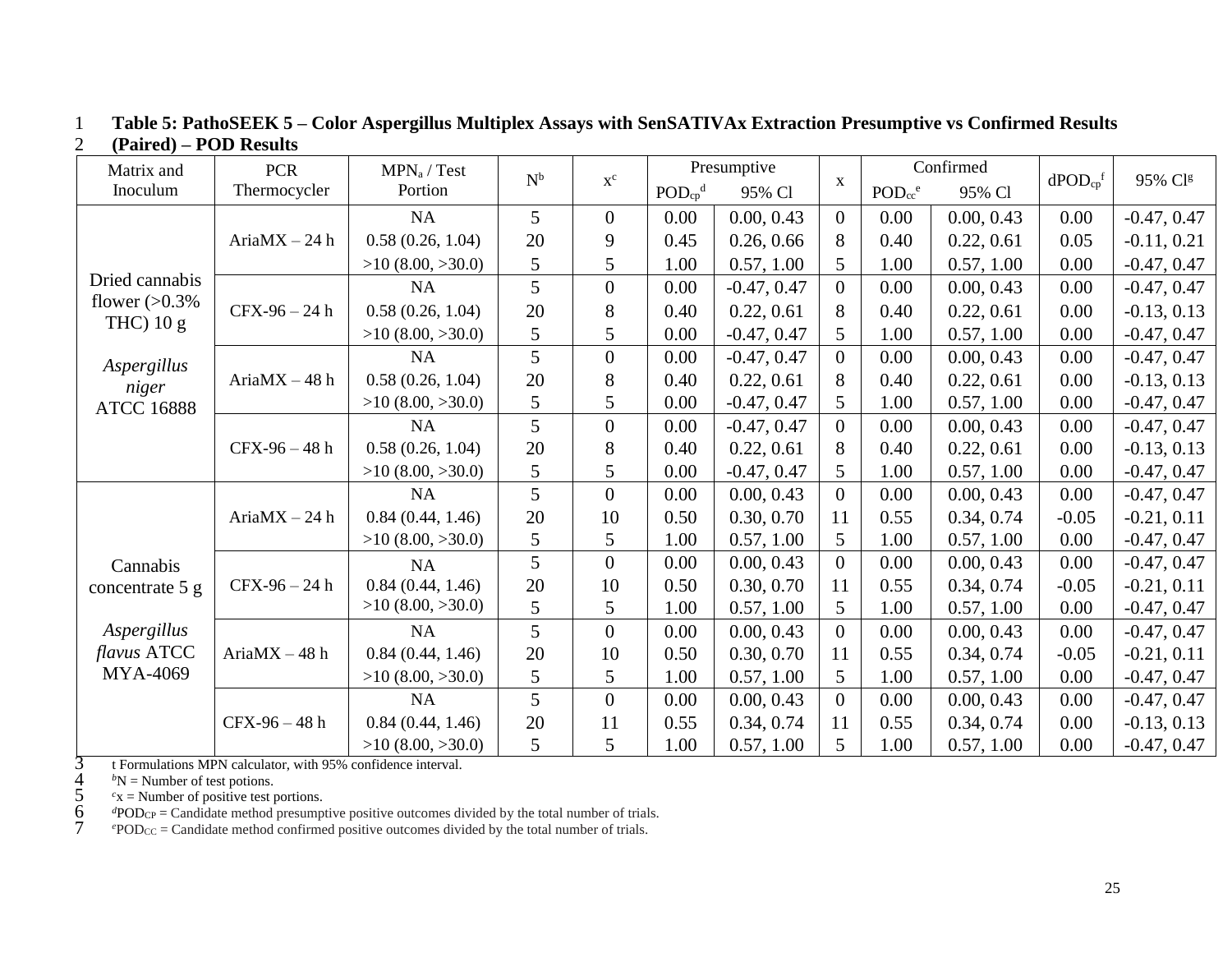- *f*  $f_{\text{dPODCP}} =$  Difference between the candidate method presumptive result and candidate method confirmed result POD values.<br><sup>*895%* CI = If the confidence interval of a dPOD does not contain zero, then the difference i</sup>
- <sup>*g*</sup> 25% CI = If the confidence interval of a dPOD does not contain zero, then the difference is statistically significant at the 5% level.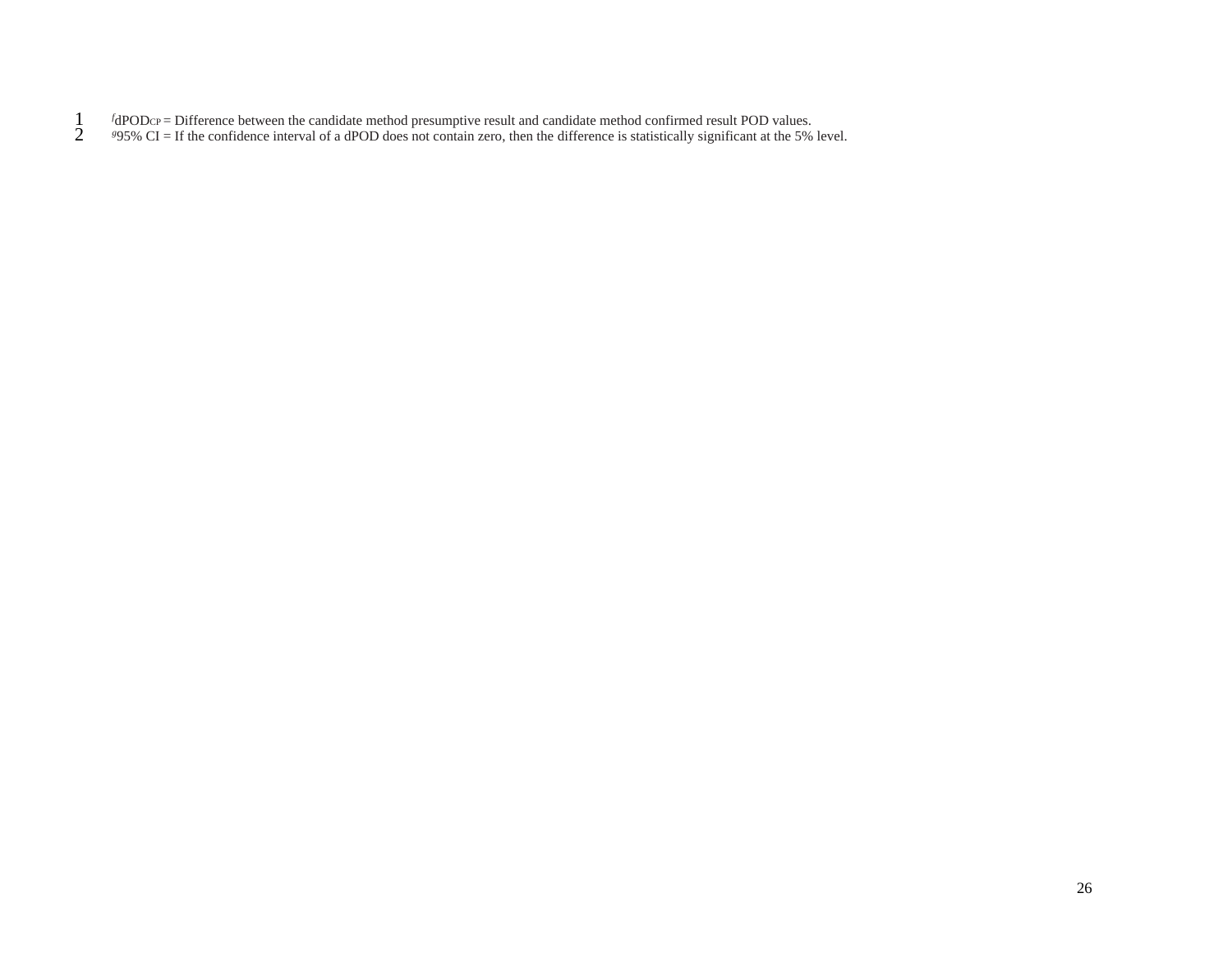#### **Discussion**

 The PathoSEEK 5-Color Aspergillus Multiplex Assays with SenSATIVAx Extraction Protocol successfully detected *Aspergillus* species from dried cannabis flower (>0.3% THC) and cannabis concentrates. POD statistical analysis indicated no statistical difference between the candidate presumptive and confirmed results for each matrix evaluated. For dried cannabis flower, 1 false positive result was obtained at the 24 h time point on the AriaMx instrument. Due to the 2 week equilibration time, the target organisms may have become nonviable, but the presence of the organisms DNA detected by the candidate method resulting in the false positive results. For cannabis concentrates, 1 false negative was obtained at both 24 and 48 h for the AriaMx instrument, and at 24 h for the CFX-96 instrument.

#### **Conclusion**

 The data from these studies, within their statistical uncertainty, support the product claims of the PathoSEEK 5-Color Aspergillus Multiplex Assays with SenSATIVAx Extraction Protocol for dried cannabis flower (10 g, >0.3% THC) and cannabis concentrates (5 g) at 24 h of primary enrichment. The results obtained by the POD analysis of the method comparison study demonstrated that there were no statistically significant differences between the number of positive samples detected by the candidate and the confirmed results. The PathoSEEK 5-Color Aspergillus Multiplex Assays with SenSATIVAx Extraction Protocols is a rapid and accurate procedure allowing for the detection of the four target *Aspergillus* species within a couple of hours post enrichment.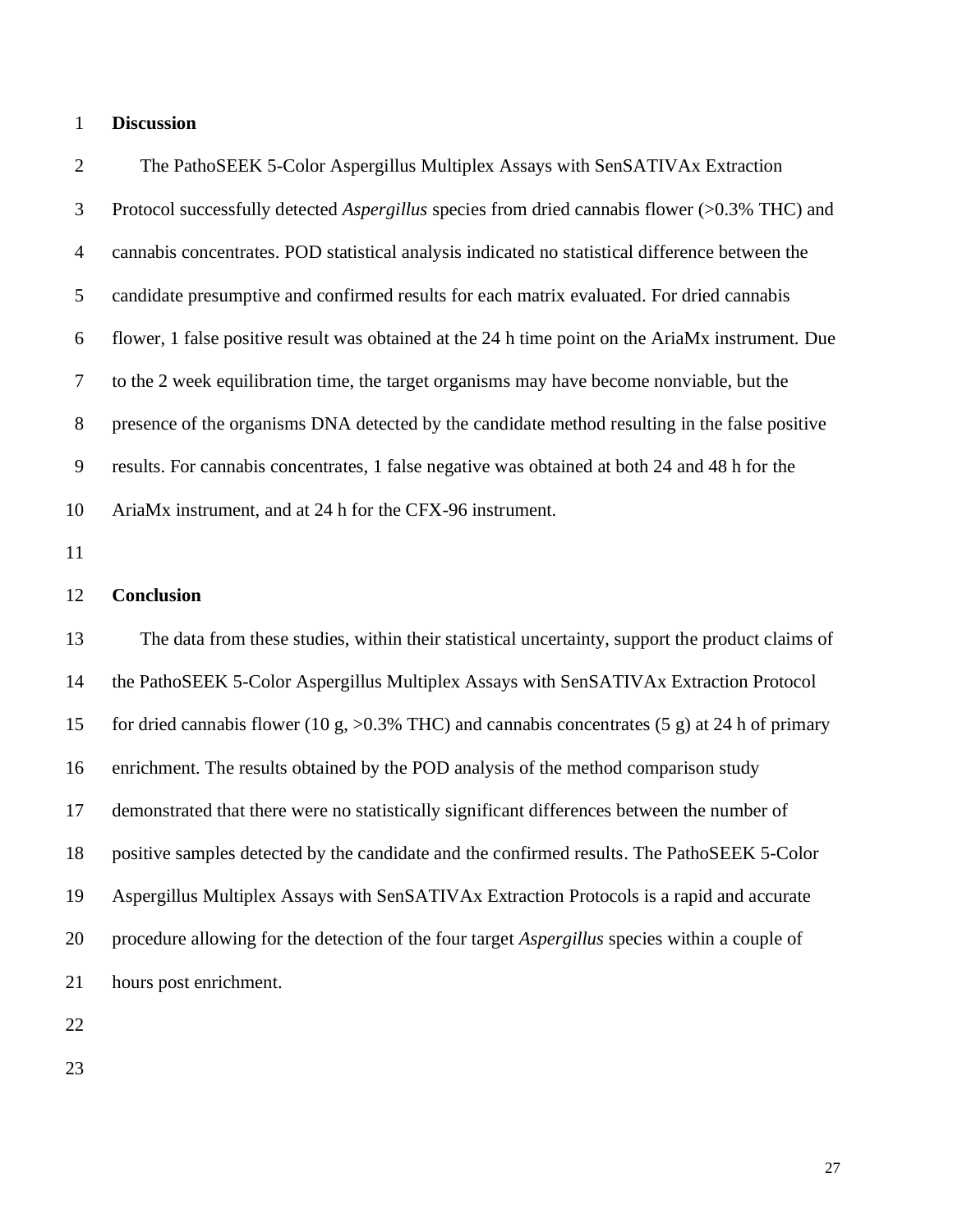| $\mathbf{1}$   |                   | <b>Submitting Company</b>                                                                 |
|----------------|-------------------|-------------------------------------------------------------------------------------------|
| $\overline{2}$ |                   | <b>Medicinal Genomics</b>                                                                 |
| 3              |                   | 100 Cummings Center, Suite 406L                                                           |
| $\overline{4}$ |                   | Beverly, MA 01915                                                                         |
| 5              |                   |                                                                                           |
| 6              | <b>Reviewers</b>  |                                                                                           |
| 7              |                   | <b>AOAC Staff Review</b>                                                                  |
| 8              |                   |                                                                                           |
| 9              | <b>References</b> |                                                                                           |
| 10             |                   | 1. Health Canada (2011). Pathogen Safety Data Sheets: Infectious Substances - Aspergillus |
| 11             |                   | spp. https://www.canada.ca/en/public-health/services/laboratory-biosafety-                |
| 12             |                   | biosecurity/pathogen-safety-data-sheets-risk-assessment/aspergillus.html (Accessed        |
| 13             |                   | <b>March 2021)</b>                                                                        |
| 14             | 2.                | Thompson, G.R., Tuscano, J.M., Dennis, M., Singapuri A., Libertini S., Gaudino R., et     |
| 15             |                   | al. (2017). A microbiome assessment of medical marijuana. Clinical Microbiology and       |
| 16             |                   | Infection. 23(4):269-70.                                                                  |
| 17             |                   | 3. AOAC International SMPR 2019.001, Standard Method Performance Requirements for         |
| 18             |                   | Detection of Aspergillus in Cannabis and Cannabis Products.                               |
| 19             |                   | http://www.eoma.aoac.org/SMPR/upload/116/SMPR%202019_001.pdf (accessed March              |
| 20             |                   | 2021)                                                                                     |
| 21             | 4.                | Official Methods of Analysis (2019) 21 <sup>st</sup> Ed., Appendix J: AOAC INTERNATIONAL, |
| 22             |                   | Rockville, MD, http://www.eoma.aoac.org/app_j.pdf<br>(Accessed March 2021)                |